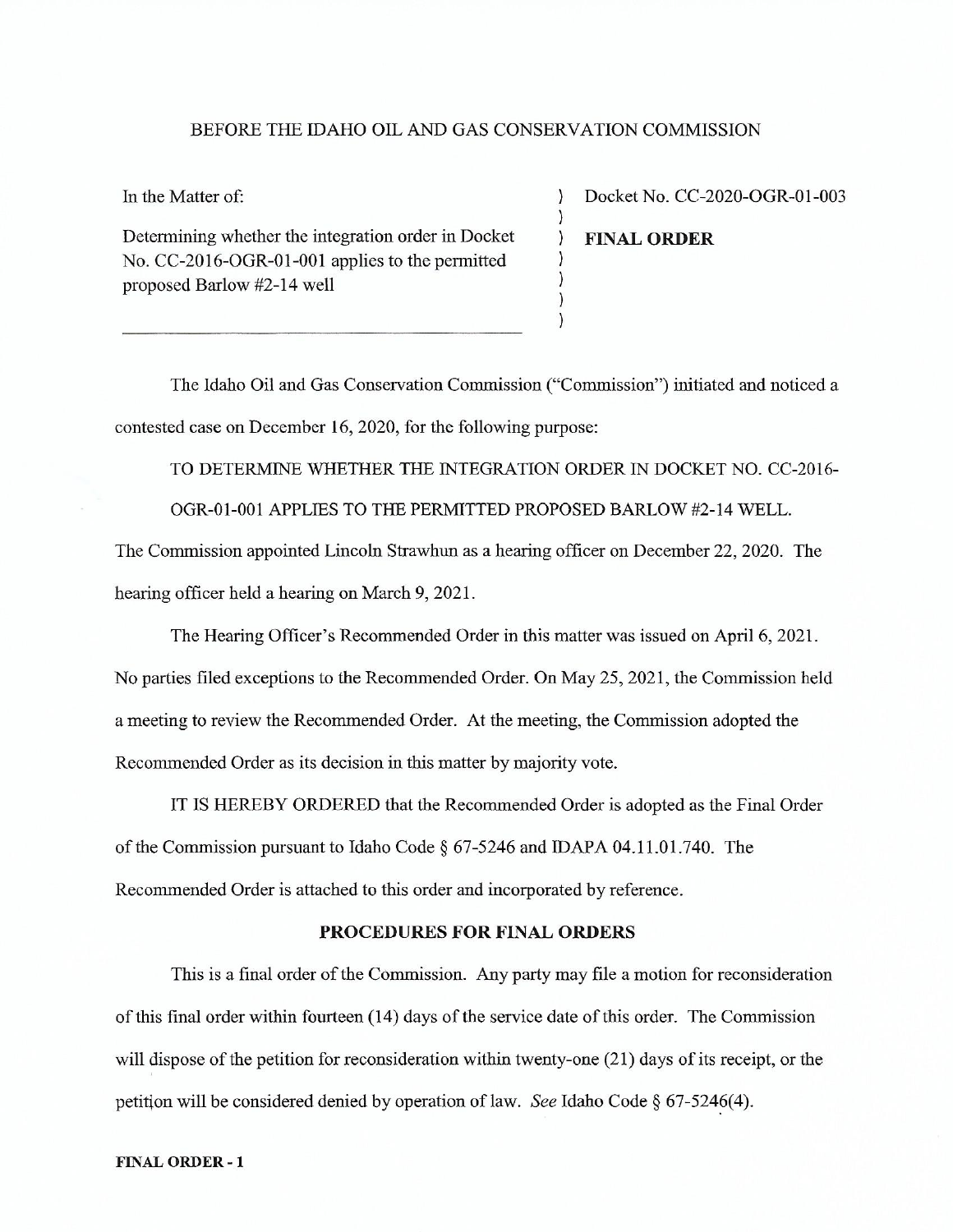Pursuant to Idaho Code §§ 67-5270 and 67-5272, any party aggrieved by this final order or orders previously issued in this case may appeal this final order and all previously issued orders in this case to district court by filing a petition in the district court of the county in which:  $(1)$  a hearing was held,  $(2)$  the final agency action was taken,  $(3)$  the party seeking review of the order resides or operates its principal place of business in Idaho, or (4) the real property or personal property that was the subject of the agency action is located.

An appeal must be filed within twenty-eight (28) days (1) of the service date of this final order,  $(2)$  of an order denying petition for reconsideration, or  $(3)$  the failure within twenty-one (21) days to grant or deny a petition for reconsideration, whichever is later. See Idaho Code  $\S$ 67-5273. The filing of an appeal to district court does not itself stay the effectiveness or enforcement of the order under appeal.

DATED this  $2 \hat{g}$  day of May, 2021.

 $\frac{1}{2}$ 

**BETTY COPPERSMI** 

Chairman Idaho Oil and Gas Conservation Commission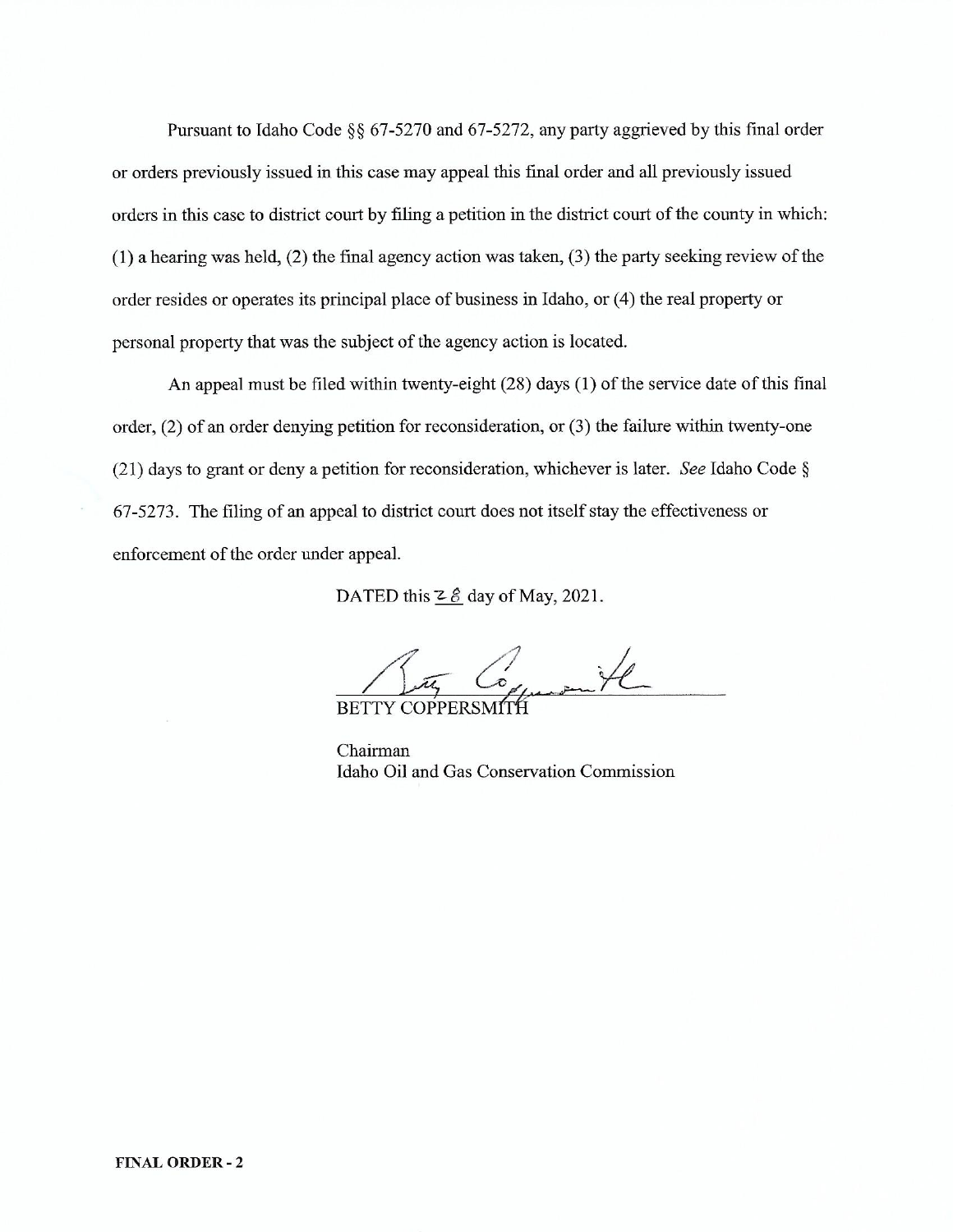#### CERTIFICATE OF MAILING

I hereby certify that on  $28<sup>th</sup>$  day of May 2021. I caused to be served a true and correct copy of the following documents in Docket No: CC-2020-OGR-01-003: Final Order and Recommended Order. I served these documents by the method indicated below, and addressed to the following:

Snake River Oil & Gas LLC c/o Michael Christian Smith + Malek 101S. Capitol Blvd, Suite 930 Boise lD 83702

Kristina Fugate Deputy Attorney General PO Box 83720 Boise ID 83720-0010

Joy Vega Deputy Attorney General PO Box 83720 Boise ID 83720-00i0

Mick Thomas Idaho Department of Lands PO Box 83720 Boise ID 83720-0050

James Thum Idaho Department of Lands PO Box 83720 Boise ID 83720-0050

James Piotrowski Piotrowski Durand, PLLC Attorneys for Citizens Allied PO Box 2864 Boise,ID 83702

Len McCurdy PO Box 384 Fruitland, lD 83619

Chuck Broscious PO Box 220 Troy, ID 83871

Sherry Gordon PO Box 1091 Emmett, ID 83617  $\boxtimes$  U.S. Mail, postage prepaid

E Hand Delivery

El Email: mike@smithmalek.com sarah@smithmalek.com

**EX** Statehouse Mail

- E Hand Delivery
- El Email: kristina.fugate@ag.idaho.gov
- **E Statehouse Mail**
- E Hand Delivery
- Email: joy.vega@ag.idaho.gov

D U.S. Mail, postage prepaid

- $\boxtimes$  Hand Delivery
- El Email: mthomas@idl.idaho.gov

D U.S. Mail, postage prepaid

- **区 Hand Delivery**
- E Email: jthum@idl.idaho.gov
- **EXI** U.S. Mail, postage prepaid
- E Hand Delivery
- El Email: iames@idunionlaw.com Mollv@idunionlaw.com

El U.S. Mail, postage prepaid E Hand Delivery E Email: mc@fmtc.com

**EXI** U.S. Mail, postage prepaid E Hand Delivery El Email:edinst@tds.net

**区 U.S. Mail, postage prepaid** 

**D** Hand Delivery

 $\boxtimes$  Email: sherrygordon5@gmail.com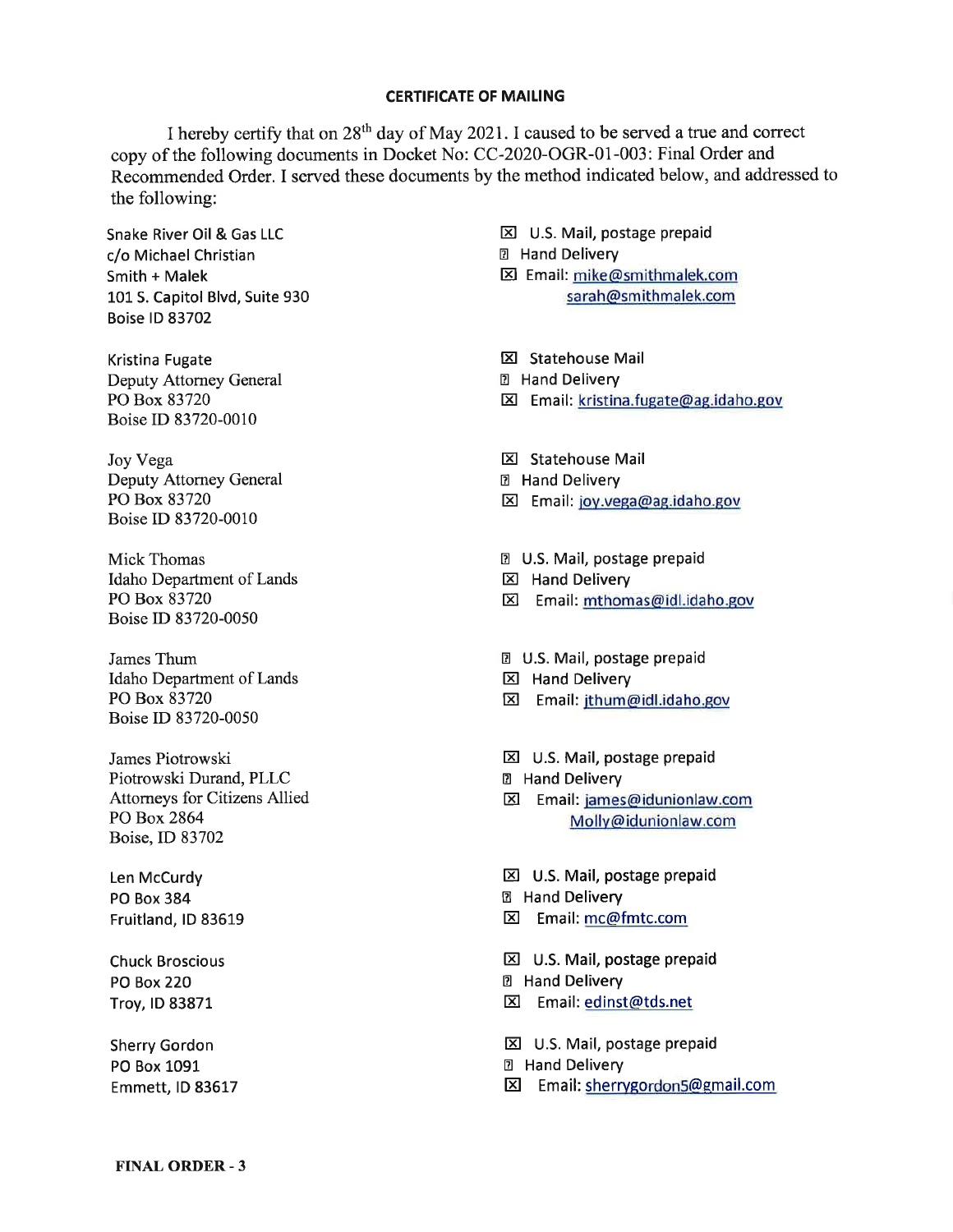Irene Shaver  $2410$  NE  $16^{\text{th}}$  St PO Box 310 Fruitland, ID 83619

Trendwell Energy Corp c/o Steve Rapanos 10 E. Bridge Street #200 PO Box 560 Rockford MI4934l

**E U.S. Mail, postage prepaid** E Hand Delivery

EI Email: bushmurphy@hotmail.com

 $\Sigma$  U.S. Mail, postage prepaid

EI Hand Delivery

Email: Steve.Rapanos@trendwellenergy.com

Diane Griffin **Administrative Assistant**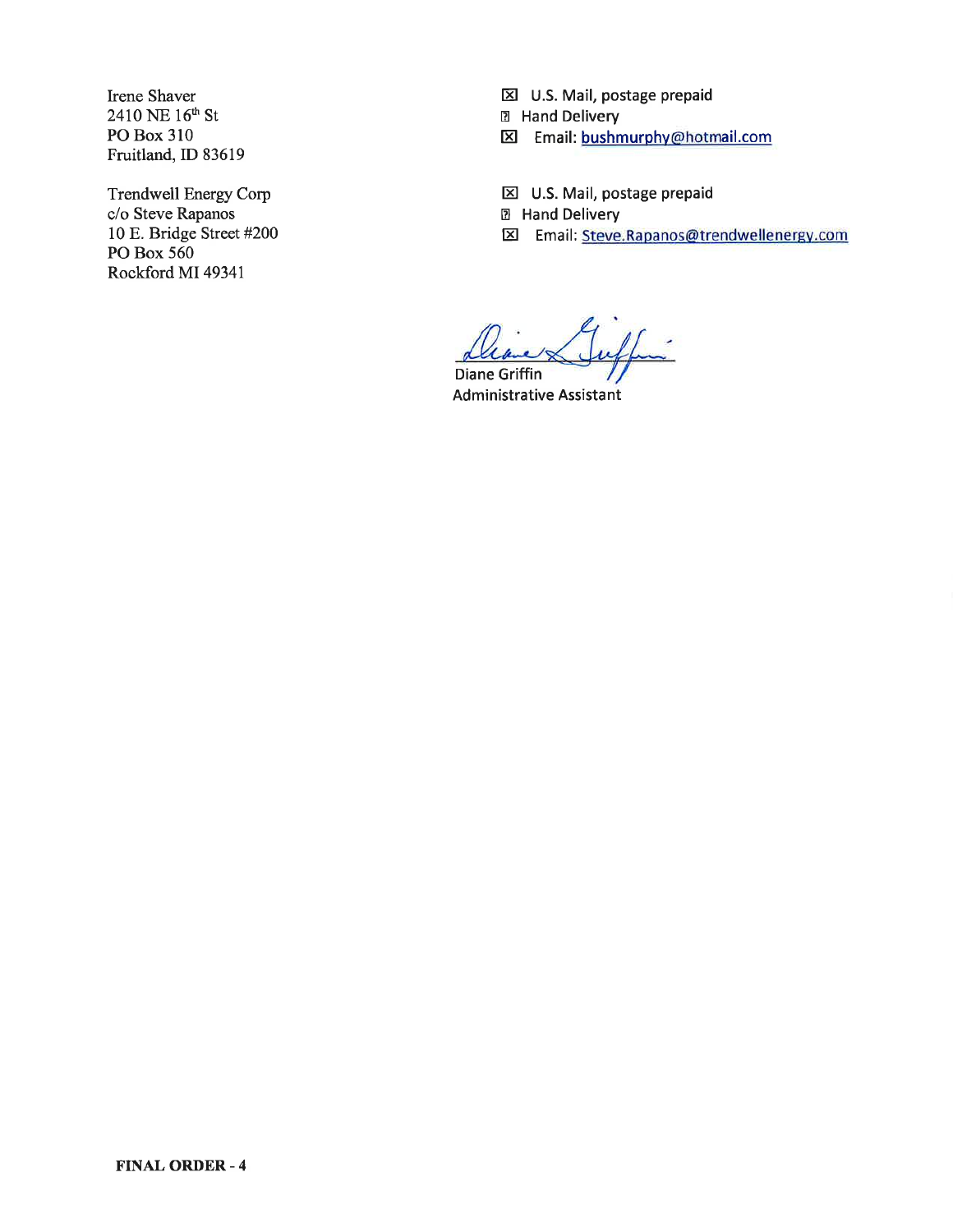LAWRENCE G. WASDEN ATTORNEY GENERAL

ANDREW J. SNOOK CHIEF OF CONTRACTS AND ADMINISTRATIVE LAW

LINCOLN STRAWHUN, ISB #8925 REBECCA OPHUS, ISB #7697 KAREN SHEEHAN, ISB #7279 Deputy Attorneys General Fair Hearings Unit Contracts and Administrative Law Office of the Attorney General 954 W. Jefferson, 2nd Floor P. O. Box 83720 Boise, ID 83720-0010 Telephone: (208) 334-4555 Fax: (208) 854-8070 Email: hearing.officer@ag.idaho.gov

## **BEFORE THE IDAHO OIL AND GAS CONSERVATION OGCC**

 $\lambda$  $\mathcal{L}$  $\lambda$ 

 $\lambda$ ) )

In the Matter of:

Determining whether the integration order in Docket No. CC-2016-OGR-01-001 applies to the permitted proposed Barlow #2-14 well  $\lambda$ 

### **RECOMMENDED ORDER**

Docket No. CC-2020-OGR-01-003

Case No. 20-72167

After hearing this contested case, the hearing officer finds and recommends that the integration order in Docket No. CC-2016-OGR-01-001 *applies* to the permitted proposed Barlow #2-14 well.

Background Summary. In May 2016, an application for integration of unleased mineral interest owners in Section 14, Township 8 North Range 5 West, Boise Meridian, Payette County, Idaho was filed with the Idaho Department of Lands ("IDL") by companies AM Idaho, LLC and Alta Mesa Services, LP. IDL granted the application and issued Orders for Integration Docket CC-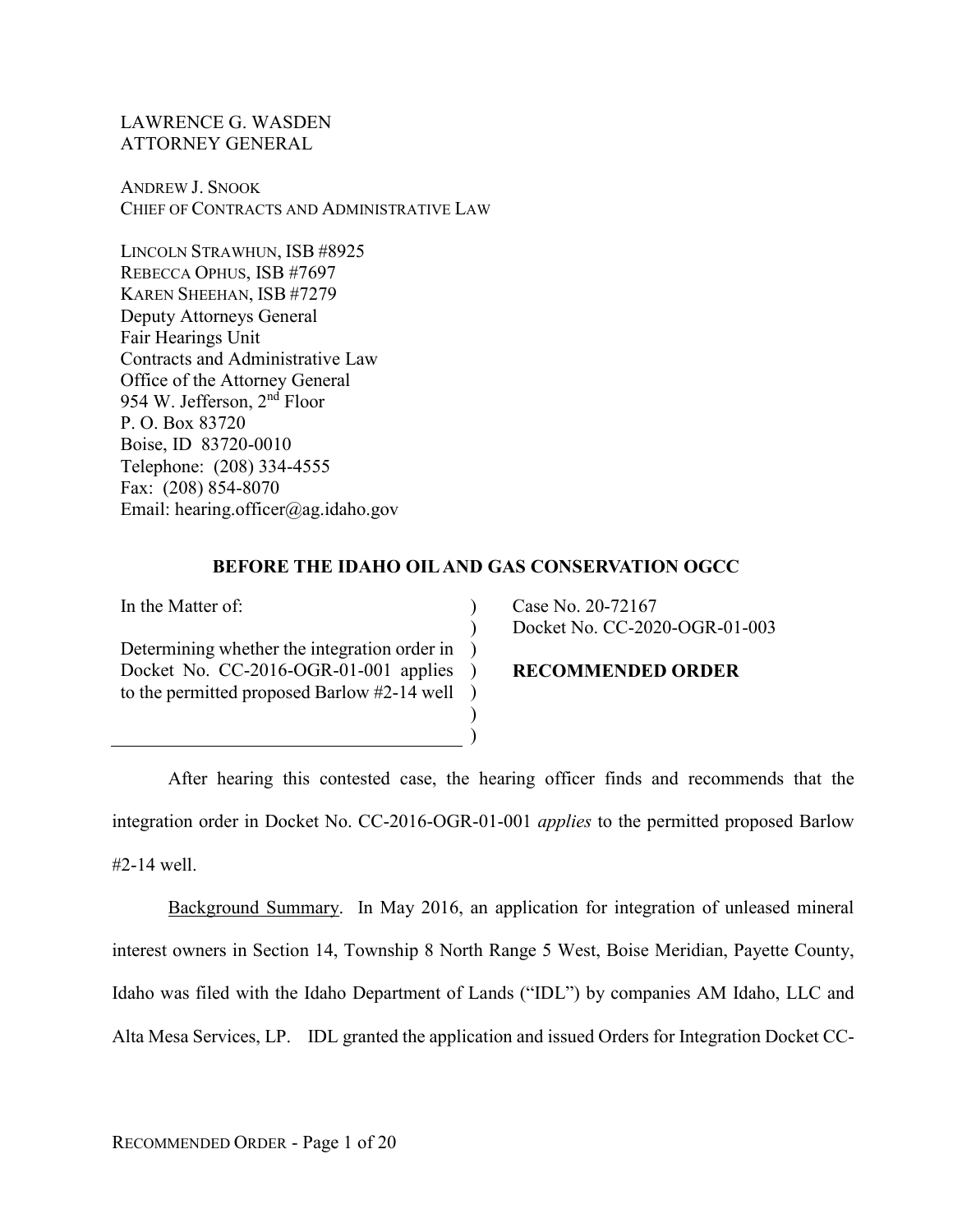2016-OGR-01-001. The 640-acre unit is a standard spacing unit for a gas well per IDAPA 20.07.02.120.03, and is referred to as the "Barlow Unit."

Alta Mesa Services, LP then filed with IDL an Application for Permit to Drill a well within the Barlow Unit—referred to as "Barlow #1-14." IDL approved the permit for the Barlow #1-14 well in October 2017.

In January 2020, AM Idaho, LLC and Alta Mesa Services, LP sold the operating interest of their Idaho wells and production to Snake River Oil and Gas, LLC ("SROG"). IDL approved the transfer of the well permits to SROG, including the Barlow #1-14 well.

Permit for Second Well Denied. In June 2020, SROG applied for a permit to drill a second well ("Barlow #2-14") within the existing 640-acre Barlow Unit. IDL initially denied the application for Barlow #2-14 because—although it was in a legal location and had a separate source of supply from Barlow #1-14—there was a concern of waste under IDAPA 20.07.02.200.05.d in that the second well had a drainage area that extended beyond the Barlow Unit boundaries; and that per Idaho Code  $\S$  47-317(3)(b), the state-wide default spacing of drilling units only applied when there was not an order affecting the unit, but according to IDL, the 2016 integration order established the spacing constraints and did not authorize a second well on the Barlow Unit.

Second Well Granted on Appeal. SROG appealed the denial of the Barlow #2-14 well to the Idaho Oil and Gas Conservation Commission ("OGCC"). On appeal, OGCC granted SROG the permit finding that the drainage area did not extend beyond that Barlow Unit and that the 2016 integration order did not establish unique spacing constraints to the Barlow Unit that were any different than the default state-wide spacing scheme established by rule. OGCC found that SROG's application to drill a second well on the Barlow Unit complied with IDAPA 20.07.02.120.02—now Idaho Code §§ 47-317(3)(b) and 318—which allows a second well on a drilling unit as long as the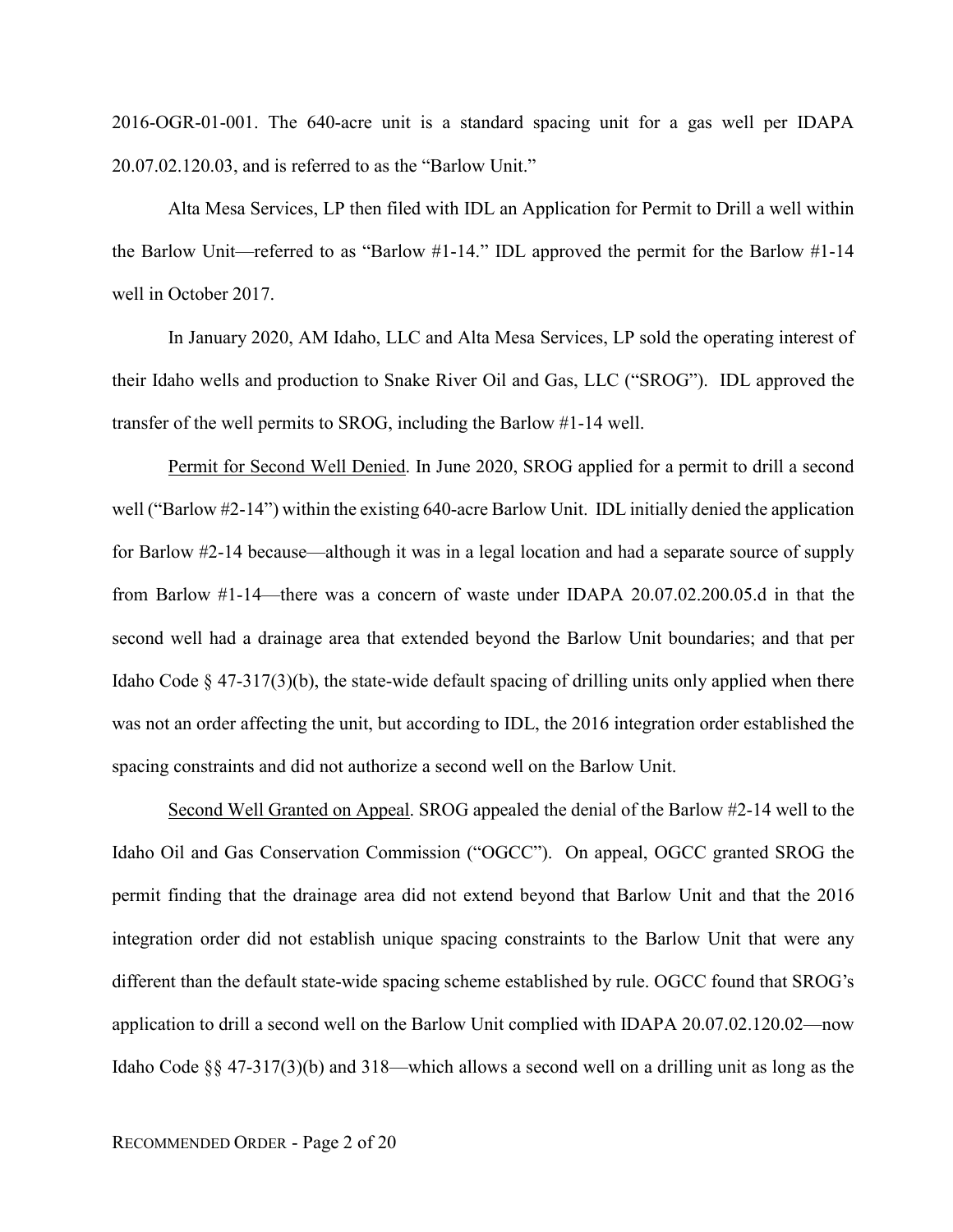second drill has a different source of supply or pool than the first well, and as long as the unit is not less than 600 surface acres and the minimum setback from the section is 330 feet.

Contested Case: The above background brings us to this case after some mineral interest owners raised concerns to OGCC over SROG's position that the 2016 integration order applied to the Barlow #2-14 well. OGCC filed a *Notice of Initiation of Contested Case* (Docket No. CC-2020- OGR-01-003) and appointed the hearing officer to schedule a hearing and serve as the presiding officer at hearing. On February 10, 2021, the hearing officer conducted a Pre-Hearing Conference (30 minutes) with the parties to set the hearing date and discuss procedural matters.

On March 9, 2021, the hearing officer held a telephonic hearing (2 hours; 26 minutes). The parties listed below called in and provided arguments and testimony. IDL participated as a neutral party to offer technical information if needed. Exhibits were admitted as part of this appeal's record.

| Citizens Allied for Integrity and<br>Accountability (CAIA) | Legal counsel/representative: James Piotrowski<br>Witnesses: Larry Vaughn, Dave Lockner, Mel Person<br>Exhibits: none.                                                                                                                                                                                                                                                    |
|------------------------------------------------------------|---------------------------------------------------------------------------------------------------------------------------------------------------------------------------------------------------------------------------------------------------------------------------------------------------------------------------------------------------------------------------|
| Snake River Oil and Gas, LLC<br>(SROG)                     | Legal counsel/representative: Michael Christian<br>Witnesses: Richard Brown<br>Exhibits: May 18, 2016 Application for Integration and<br>supporting materials (SROG Exhibit A); In addition to<br>Exhibit A, SROG also filed a pre-hearing <i>Motion by</i><br>Snake River Oil and Gas, LLC for Summary Disposition<br>of Contested Case, admitted as part of the record. |
| Idaho Department of Lands (IDL)                            | Legal counsel/representative: Joy Vega<br>Exhibit: IDL Report re: Timeline and Applicable Law<br>(IDL Exhibit 1)                                                                                                                                                                                                                                                          |

After considering the evidence, this Recommended Order is issued per IDAPA 04.11.01.720, and is organized by the following sections: *Issue, Findings of Fact, Discussion, Conclusion of Law and Recommended Order*.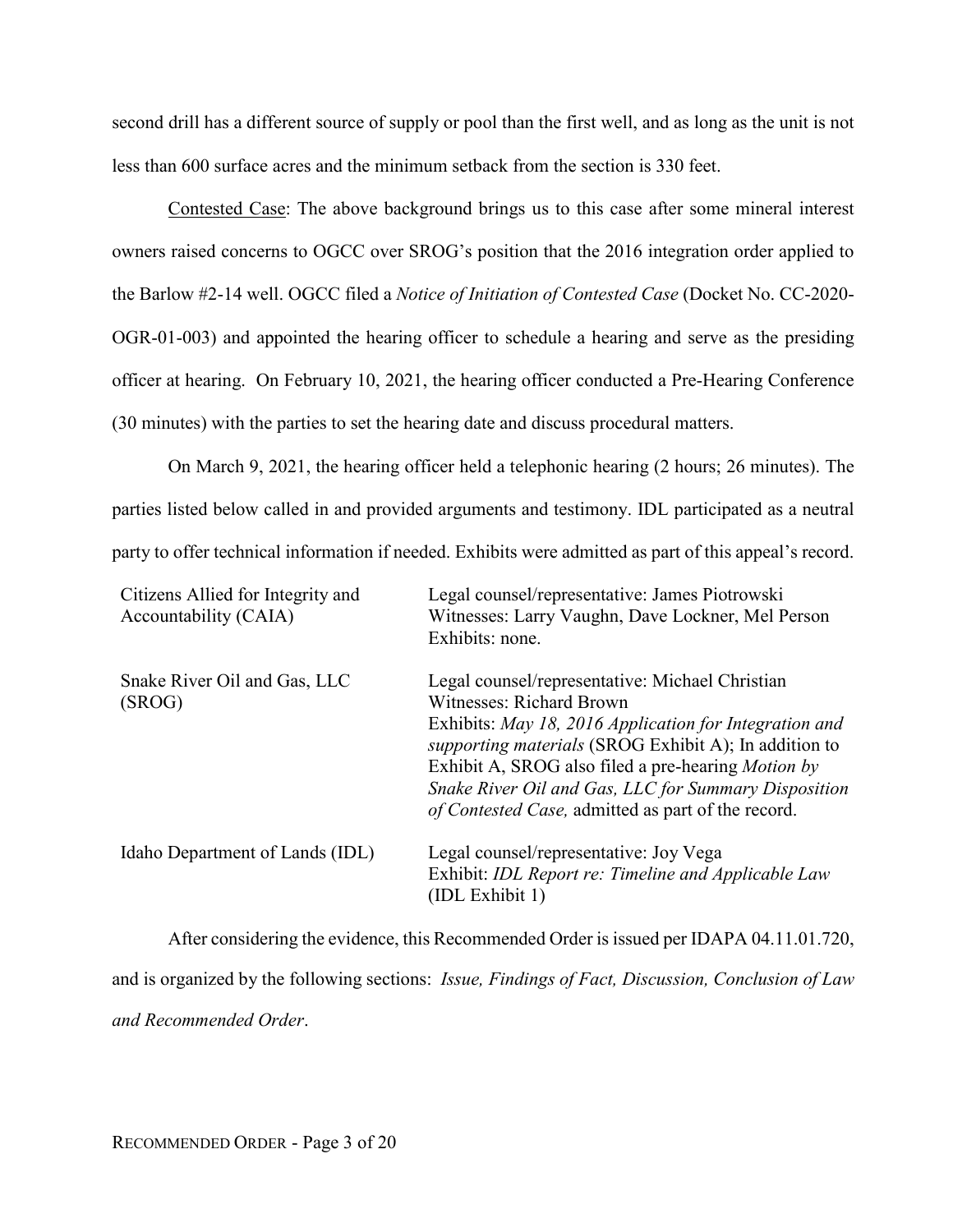### **ISSUE**

Whether the integration order in Docket No. CC-2016-OGR-01-001 applies to the

permitted proposed Barlow #2-14 well.

### **FINDINGS OF FACT**

The hearing officer finds the following facts:

- 1. The integration order in Docket No. CC-2016-OGR-01-001 ordered that *"all production from each respective spacing unit be integrated among the interest owners…"*
- 2. The integration order in Docket No. CC-2016-OGR-01-001 granted the application for integration according to the terms and conditions requested by the applicants; did not limit the Section 14 Barlow Unit to one well; and did not require a new integration application process for a second well; integrated all separate tracts without restriction by depth, pool or well.
- 3. The integration order in Docket No. CC-2016-OGR-01-001 concluded that
	- a. *"All separate tracts within the respective spacing units are hereby integrated for the purpose of drilling, developing and operating a well in each spacing unit, and for the sharing of all production therefrom within each spacing unit, in accordance with the terms and conditions of the above-captioned Integration Orders.*
	- b. *Based on the current evidence available and provided in these Applications, establishing the state-wide spacing units for gas wells consisting of approximately 640 acres in Section 14, Township 8 North, Range 5 West, Boise Meridian…are, by operation of law, deemed to result in the most efficient and economic drainage of a common pool or source of supply.*
	- c. *Establishing and accepting this initial spacing of 640 acres best protects the correlative rights of mineral owners in the spacing unit, absent further information gained from drilling these exploratory wells.*
	- d. *The applications clearly and substantially comply with all the elements of Idaho Code § 47-322(d).*
	- e. *…it is appropriate to integrate the uncommitted mineral interest owner the Applicants have named for the development and operation of the unit pursuant to Idaho Code § 47-322."*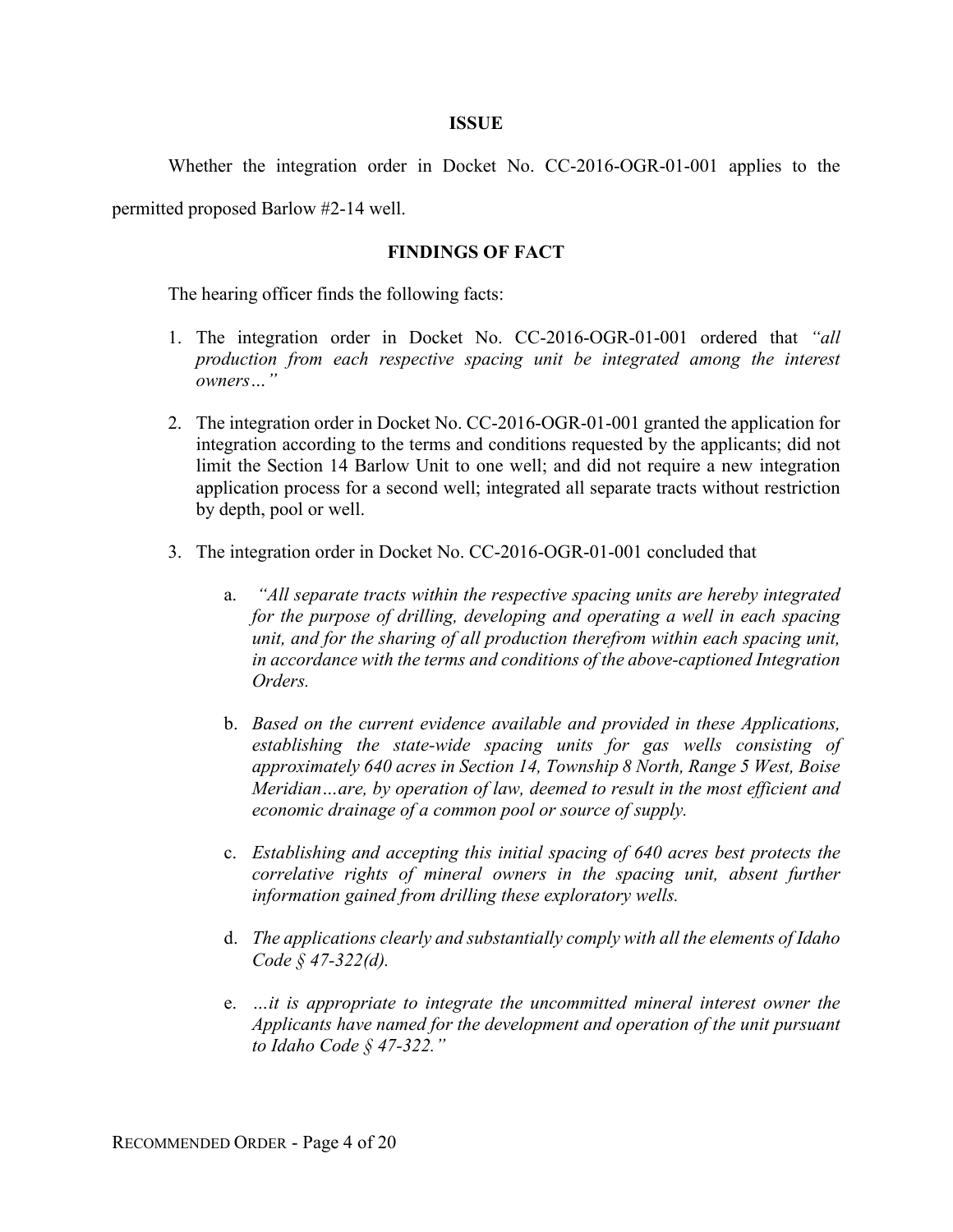- 4. Uncommitted mineral interest owners had the opportunity to participate in the integration application process and hearing for Docket No. CC-2016-OGR-01-001. Four uncommitted mineral interest owners filed written responses to the integration application of the Barlow Unit. None of the four uncommitted mineral interest owners appeared at the integration hearing to oppose the application. Their written submissions provided no evidentiary basis to address or challenge the integration elements alleged by the applicants.
- 5. The Joint Operating Agreement ("JOA") was approved by the OGCC/IDL and expressed that multiple drills could be drilled in the integrated Barlow Unit as long as the subsequent well was drilled to a separate source of supply from the initial well or be the appropriate distance from the initial well and comply with unit boundary setback requirements.
- 6. The permit to drill the Barlow #1-14 well was approved by OGCC/IDL on October 26, 2017. The well was completed on February 10, 2018 and began producing in December 2020.
- 7. SROG filed its application for a permit to drill the proposed Barlow #2-14 well on June 14, 2020. The Barlow #2-14 targets a different source of supply than the Barlow #1-14 well. After initial denial on September 11, 2020, on appeal OGCC granted the drilling permit of Barlow #2-14 on October 26, 2020.
- 8. The Barlow #2-14 well complies with Idaho Code  $\S 47-317$  location and  $\S 318$  spacing requirements.
	- a. The location of Barlow #2-14 is at least 600 feet from the section line of the Barlow Unit and more than 990 feet from any other well completed in and capable of producing gas from the same pool. The proposed well is 803 feet from the west section line and 670 feet from the south section line. There is no other well completed in or drilling to Sand B within 990 feet of the proposed target.
- 9. Legislative changes in 2017 (via House Bill 64 and 301) to the Oil & Gas Conservation Act ("Act"), found in Idaho Code, Chapter 47, section 300 *et seq.* were not retroactive legislation.
	- a. Idaho Code § 47-322 from 2016 is now § 47-320.
	- b. 2016's IDAPA 20.07.02.120.02 regarding unit and drilling location was removed from the chapter. Drill location and spacing requirements are in Idaho Code §§ 47-317 and 318.
- *10.* Current Idaho Code § 47-320 and 2016's Idaho Code § 47-322 provide integration is of *"all tracts or interest in the spacing unit for drilling of a well or wells."*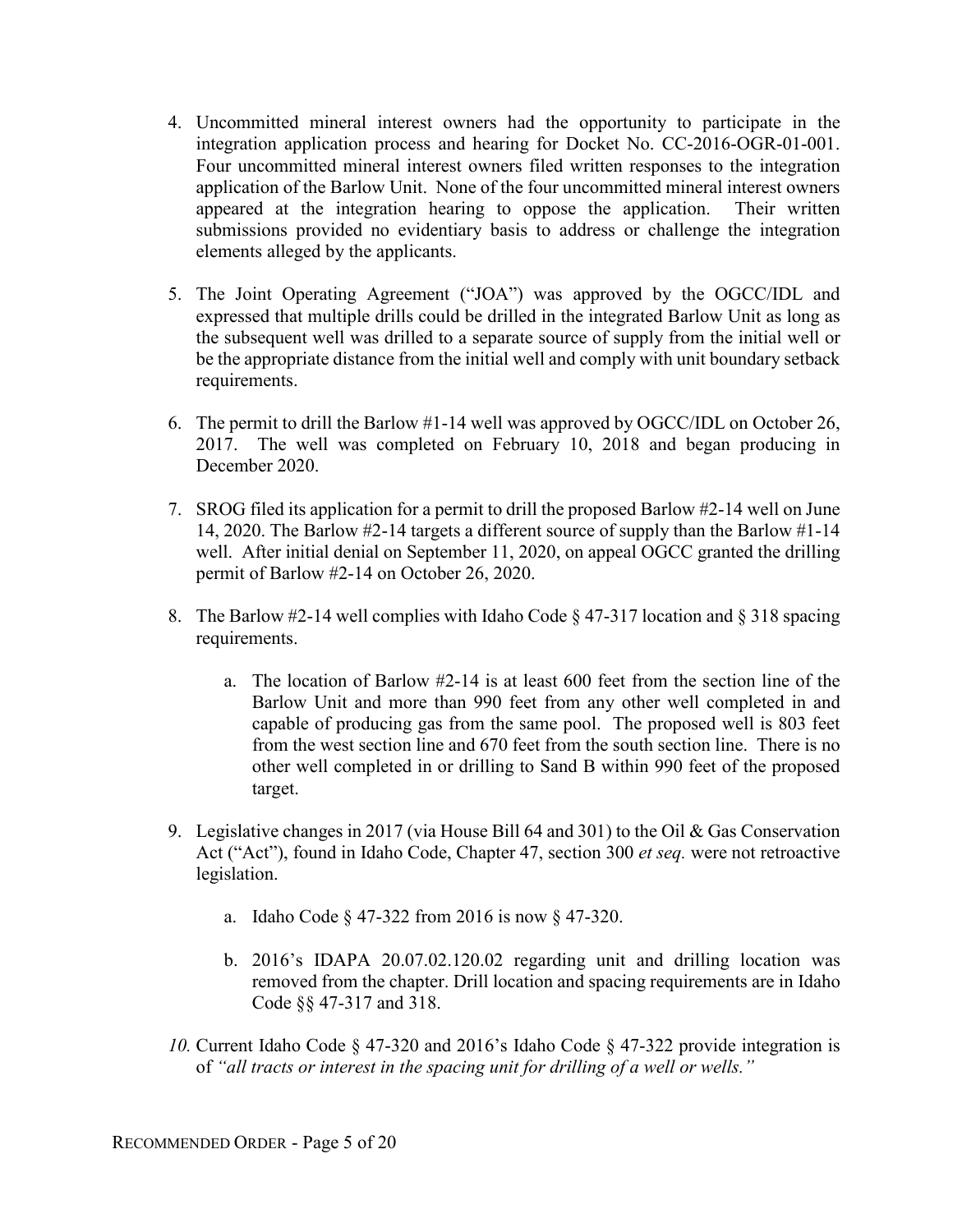#### **DISCUSSION**

Citizens Allied for Integrity and Accountability's position. CAIA asserts that this case is mainly a question of law, not of fact; that the law of the United States is that mineral rights are a property right as a matter of law; that the 2016 laws were inadequate to meet requirements; that one well is what was expressed; that it is not just and reasonable to add a second well without a second integration process; that constitutional rights must be protected; that the hearing officer does not have the authority to make a constitutional ruling; that the hearing officer cannot tell IDL what the law is; that in 2016, people didn't know what the law meant.

That the law requires just and reasonable terms in a lease; that the paperwork received for the Barlow Unit was confusing; that one mineral interest owner consulted an attorney to help understand the paperwork, and even the attorney could not figure it out; that the biggest concern was that if a mineral interest owner leases a property right, and if there is damage to other properties, it is unclear who compensates the damaged property owners; that if a mineral interest owner did not sign the paperwork, integration would be approved if a majority of the owners approved; that one property owner assumed that the state would ensure terms were fair and reasonable; that he did not attend the integration hearing; and that there was no notice of multiple wells.

That uncommitted mineral interest owners are not necessarily against oil and gas but there needs to be a process that protects property interests; that property owners are unaware of the lease terms; that just and reasonable terms were never defined; that their mineral rights were assigned; that the district court found the process inadequate; that historically, the presumption of an application for a permit to drill was for one well; that the 2016 integration order was for one well;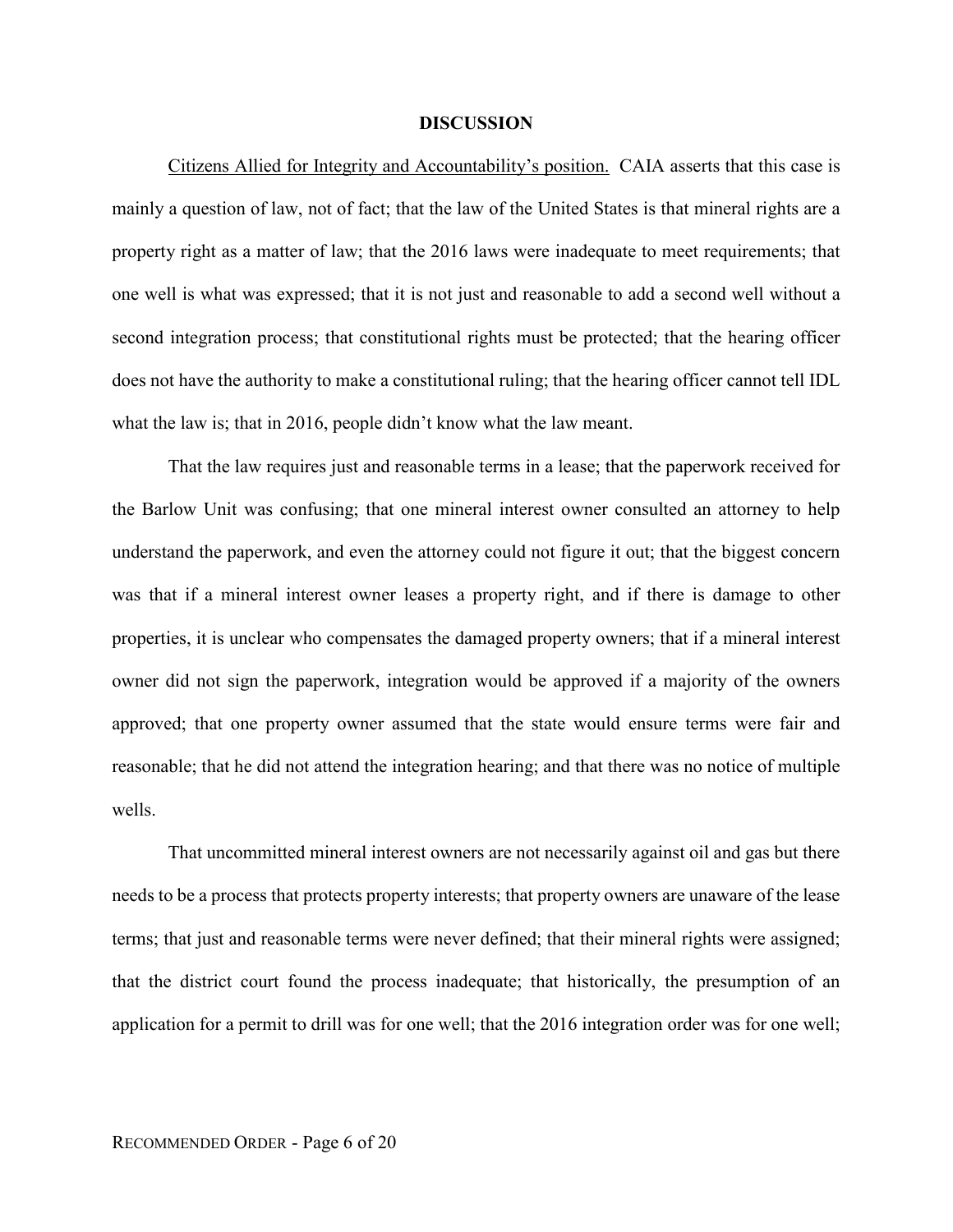that SROG claims OGCC allowed SROG to take all they want; that while the rules seem to allow that, it is the hearing officer's job to determine if the law is right.

That SROG has gone way beyond the scope of the notice to owners; that a second well has not met reasonable expectations; that it is not reasonable and goes against a matter of law that SROG would take everything; that CAIA accepts that there should be a process, but that there should be a fair process; that in six years, there have been no payments to the people who own the mineral rights; and that SROG has not paid a dime to Idaho.

That the 2016 Integration Order should not be extended to two wells; that there is a disconnect between the application to permit to drill Barlow #2-14 and the integration order; that the hearing officer's job is to determine if the application applies to the second well; that CAIA is not asking the hearing officer to invalidate a statute; that it is established federal law that property rights cannot be deprived unless there is due process; that interests must be weighed; that this case does not meet the due process requirements to have notice of time and place and does not afford meaningful opportunity to be heard; that SROG does not care; that we should do what's fair and moral; that it is not fair to suggest that the 2016 integration order applies forever; and that the recommended order should be a new integration process that is just and reasonable.

Snake River Oil and Gas, LLC's position. SROG asserts that the concerned mineral interest owners had the opportunity to submit questions and comments and participate in the integration hearing but did not; that other mineral interest owners did; that the scope of this contested case is narrow and limited to the stated issue of whether the 2016 integration order applies.

That the integration order does apply to the permitted proposed Barlow #2-14 well such that the mineral interest in the Section 14 Barlow Unit has been integrated as to any production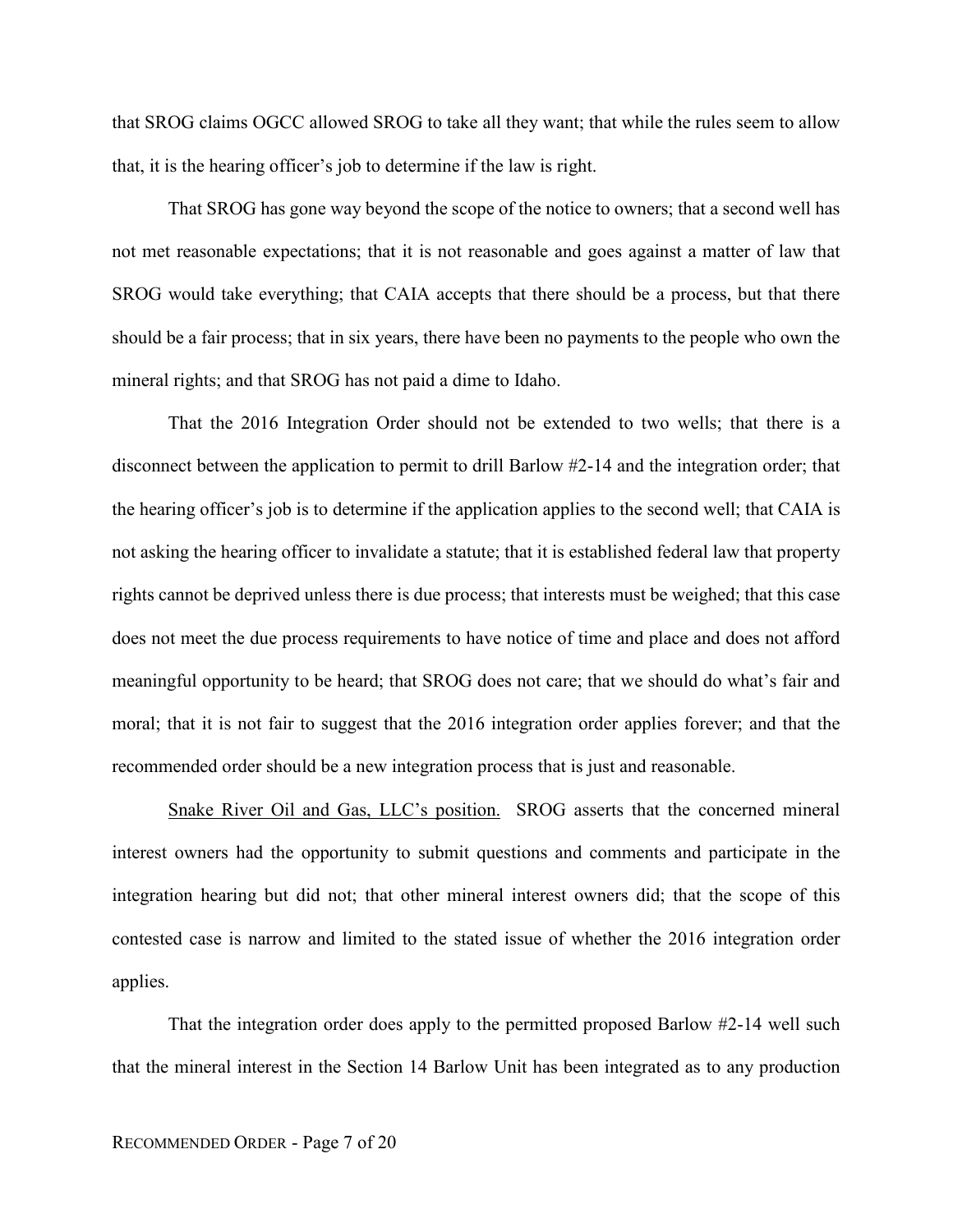from that well; that any other interpretation would be contrary to statute; that requiring a separate integration order for each well puts Idaho at odds with the rest of the developed world; that CAIA is relitigating 2016's integration order; that SROG understood that the 2016 integration order applied when it the acquired drilling rights in 2020, otherwise it would not have applied for a permit to drill the second well.

That this case is not about well spacing or well location; that OGCC's decision to grant SROG's application for a drilling permit for the Barlow #2-14 well already concluded that the well location complies with the setbacks in a default spacing unit (i.e,, at least 660 feet away from the unit boundary).

That this case has nothing to do with the potential drainage area of the well or any aspect of the well permit—which OGCC concluded complied with IDAPA 20.07.02.200; that this case does not have anything to do with whether the 2016 integration order was fashioned properly; that the only issue raised in the *Notice of Initiation of Contested Case* is whether the 2016 integration order applies to the Barlow #2-14 well; that this necessitates only a reading of the 2016 integration order, the forms of lease and JOA approved in it, and those portions of the Act relating to integration.

That OGCC's notice initiating this case stated that the contested case is the procedural mechanism to determine the applicability of the prior integration order to Barlow #2-14, under the terms of Idaho statutes, OGCC rules and the prior integration order itself; that OGCC understood that determining the applicability of the 2016 integration order to Barlow #2-14 only required a review of the OGCC's orders, the Act and applicable rules of the OGCC; that a review of those items together makes clear that the 2016 integration order does apply to the Barlow #2-14 well.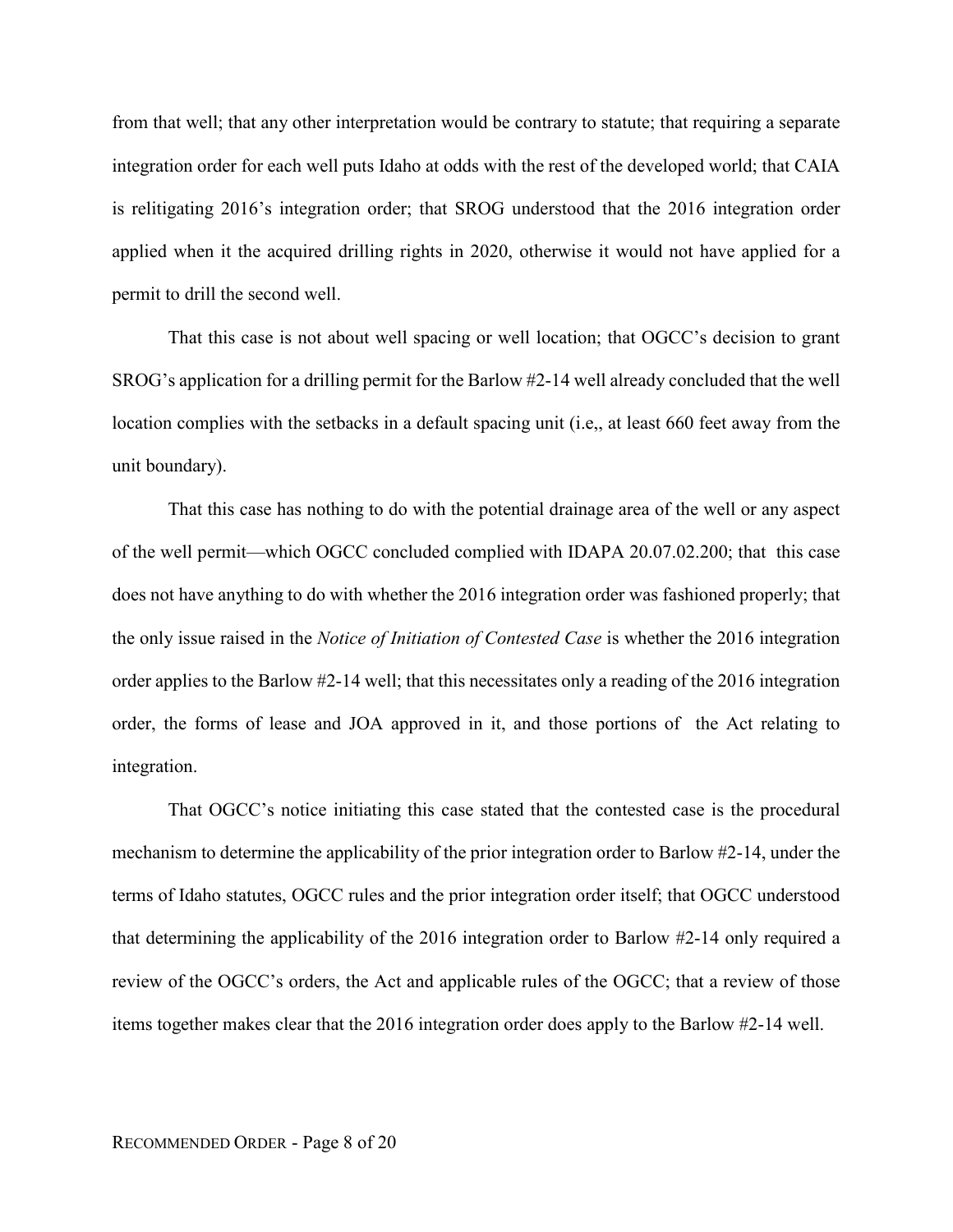That state regulations address first, how many wells may be drilled to a reservoir of hydrocarbons and second, who owns the revenue derived from oil and gas extracted from a well; that historically the rule of capture governed oil and gas extraction; that that this common law rule resulted in waste and reduced production because different property owners would drill their own well into the same pool of supply; that to prevent this waste, states adopted conservation laws giving mineral owners correlative rights—as defined under Idaho Code § 47-310(4).

That protecting correlative rights is accomplished through spacing and pooling (known as "integration" in Idaho) of mineral rights through integration orders under Idaho Code §§ 47-319 (spacing) and 320 (integration of mineral interests); that integrated mineral owners in a defined area share the revenue from the well on a pro rata basis based on acreage; that AM Idaho, LLC and Alta Mesa Services, LP's 2016 application for integration was supported by 78% of the mineral interest in the unit, by acres, through voluntary leasing; that the application sought to integrate only about 128 out of the 640-acre unit, and about 501 mineral acres in the unit sought integration and development of the unit.

That the default spacing rules in 2016's IDAPA 20.07.02.120 were adopted into Idaho Code § 47-317 and allowed for more flexibility; that in the absence of an order otherwise within a gas unit, more than one well may be drilled to a pool as long as it is at least 990 feet from any other well completed in that same pool.

That at the time of the 2016 integration order, integration of mineral interests in a spacing unit was governed by Idaho Code  $\S 47-322$  (now in  $\S 320$ ); that the statute provided for multiple wells within an integrated spacing unit; that it is in this context that the mineral interests in the Barlow Unit were integrated; that the 2016 integration order was unambiguous; that it integrated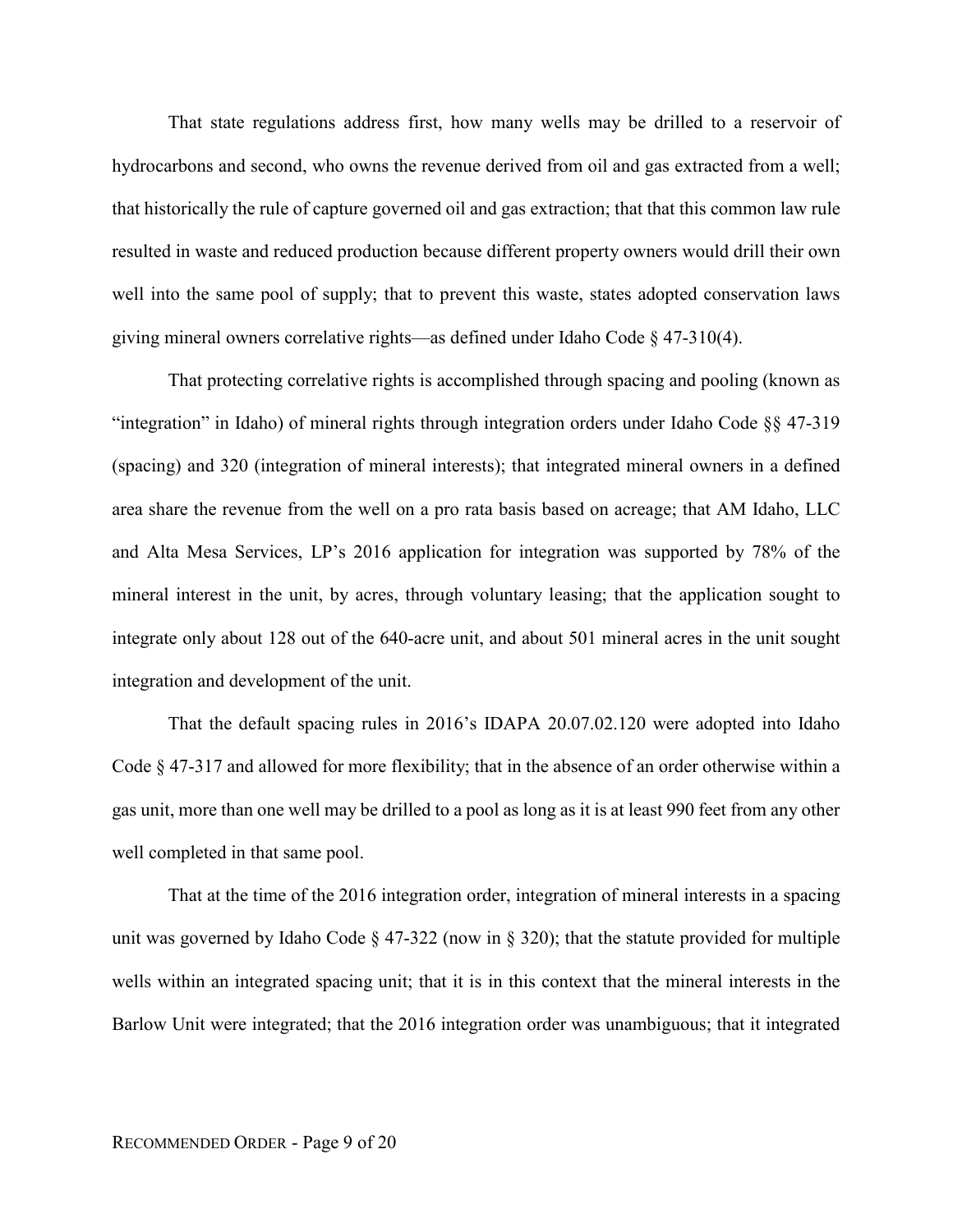all separate tracts without restriction and that all production is integrated and allocated among the mineral interest owners in the unit.

That the subsequent lease and approved JOA expressly contemplated additional wells could be drilled as long as they complied with (a) the well spacing established for the unit; that as to the Barlow Unit, that meant an additional well must be drilled to separate source of supply from the initial well or be the appropriate distance from the initial well; and (b) to comply with the unit boundary setback requirements; and that the permitted Barlow #2-14 well complies with both requirements.

That IDL approved the permit to drill Barlow #1-14; that Barlow #2-14 targets a different source of supply; that the Barlow #2-14 is a Sand "B" test and the Barlow #1-14 is completed in Sand "D," a different source of supply; that while IDL denied the Barlow #2-14 well permit, OGCC granted the permit on appeal and concluded that the drilling permit complied with the requirements of IDAPA 20.07.02.200 and that the Barlow #2-14 well was not prohibited by the 2016 integration order.

That OGCC acknowledged that the revenue from the Barlow #2-14 well would be allocated to the mineral owners in the Barlow Unit and allow them the opportunity to produce the well and recover their interest in oil and gas; that the state-wide spacing allows them production of a just and equitable share of oil and gas without waste; that OGCC's statements indicate that the Barlow Unit was integrated for all purposes and all operations; that OGCC's reference would only make sense if those interests were integrated and production was allocated across all mineral ownership in the unit, including the Barlow #2-14 well.

That OGCC only initiated this contested case because some mineral interest owners raised concerns over SROG's position that the 2016 Integration Order applied to Barlow #2-14; that this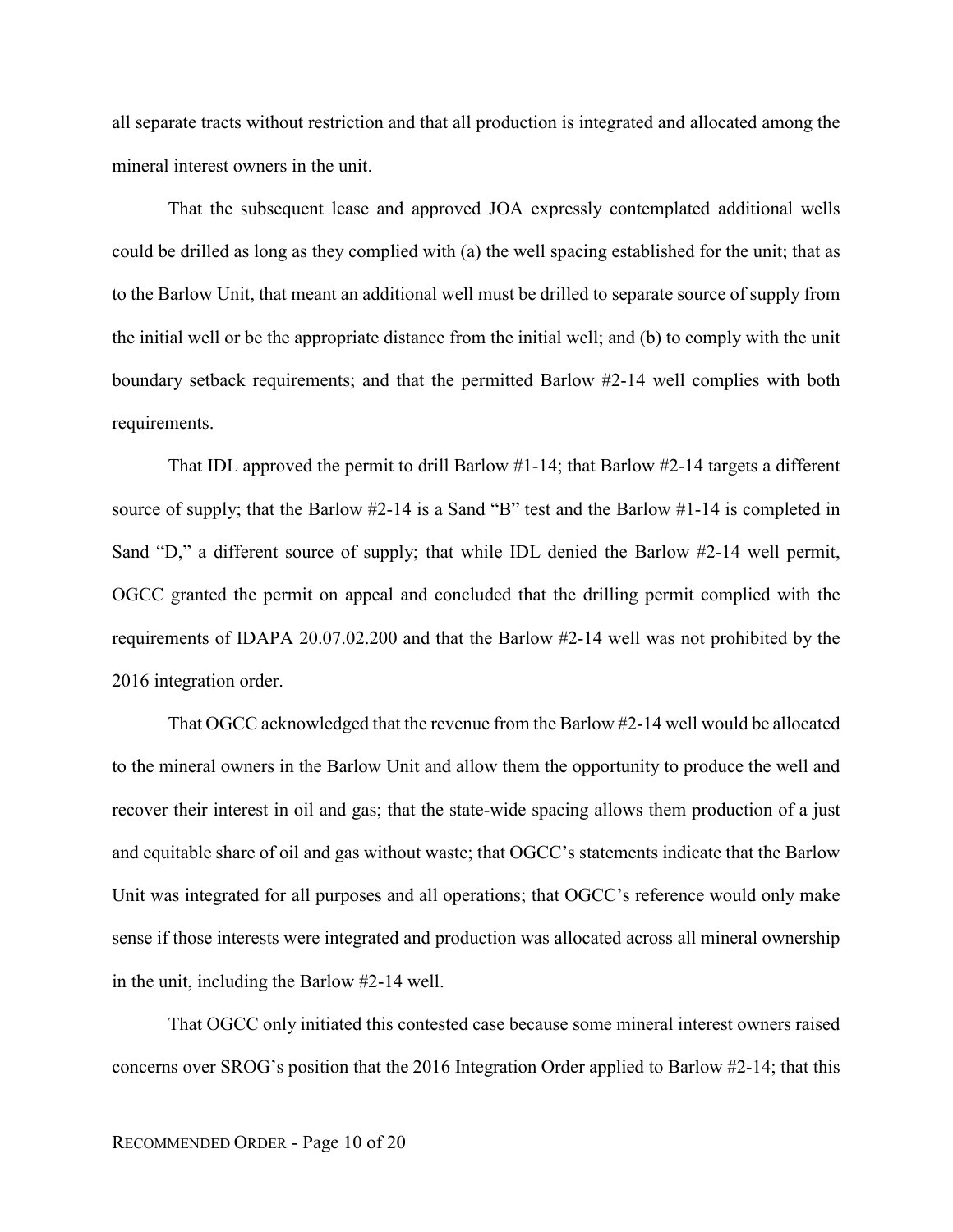position was not only SROG's but was stated by the OGCC in its order granting SROG's appeal and approving the Barlow #2-14 well permit.

That the 2016 integration order applies by its plain terms to the Barlow #2-14 well because covers all development in the unit; that the 2016 integration order does not limit the integration of the mineral interest to any particular pool; that instead the 2016 integration order expressly indicates that it is not limited to a particular pool and does contemplate that multiple wells may be drilled in the spacing unit it covers (all of Section 14, not some sub-part); that the Director concluded that it was appropriate to integrate the uncommitted mineral interest owners for the development and operation of the unit; that the Director ordered that the operator has the exclusive right to drill, equip, and operate each well with each respective spacing unit; that "each" does not mean "the"; that the OGCC concluded that the Barlow #2-14 well is in a legal location within the unit, offset appropriately from the unit boundary and separated from the existing well in the unit.

That the lease forms and JOA approved by the Director contain no limit to a particular pool or well; that the JOA has provisions for the drilling of multiple wells in the integrated unit, subject only to the requirement to comply with spacing requirements; that the Barlow #2-14 well is within the scope of the approved JOA because it targets a different supply than Barlow #1-14.

That the OGCC's conclusions regarding the mineral interest owners having the opportunity to produce the well and recover their interest in the oil and gas are consistent with Idaho Code § 47-320(2)'s allocation of production and revenue; that allocation of production and revenue is not part of an order establishing a spacing or drilling unit; that per Idaho Code §§ 47-317 and 318, spacing is only concerned with the spacing of wells to facilitate efficient development and production of reservoirs; that the only reason for the OGCC to mention in its appeal decision is the ability of all Section 14 Barlow Unit mineral interest owners to recover their interest in oil and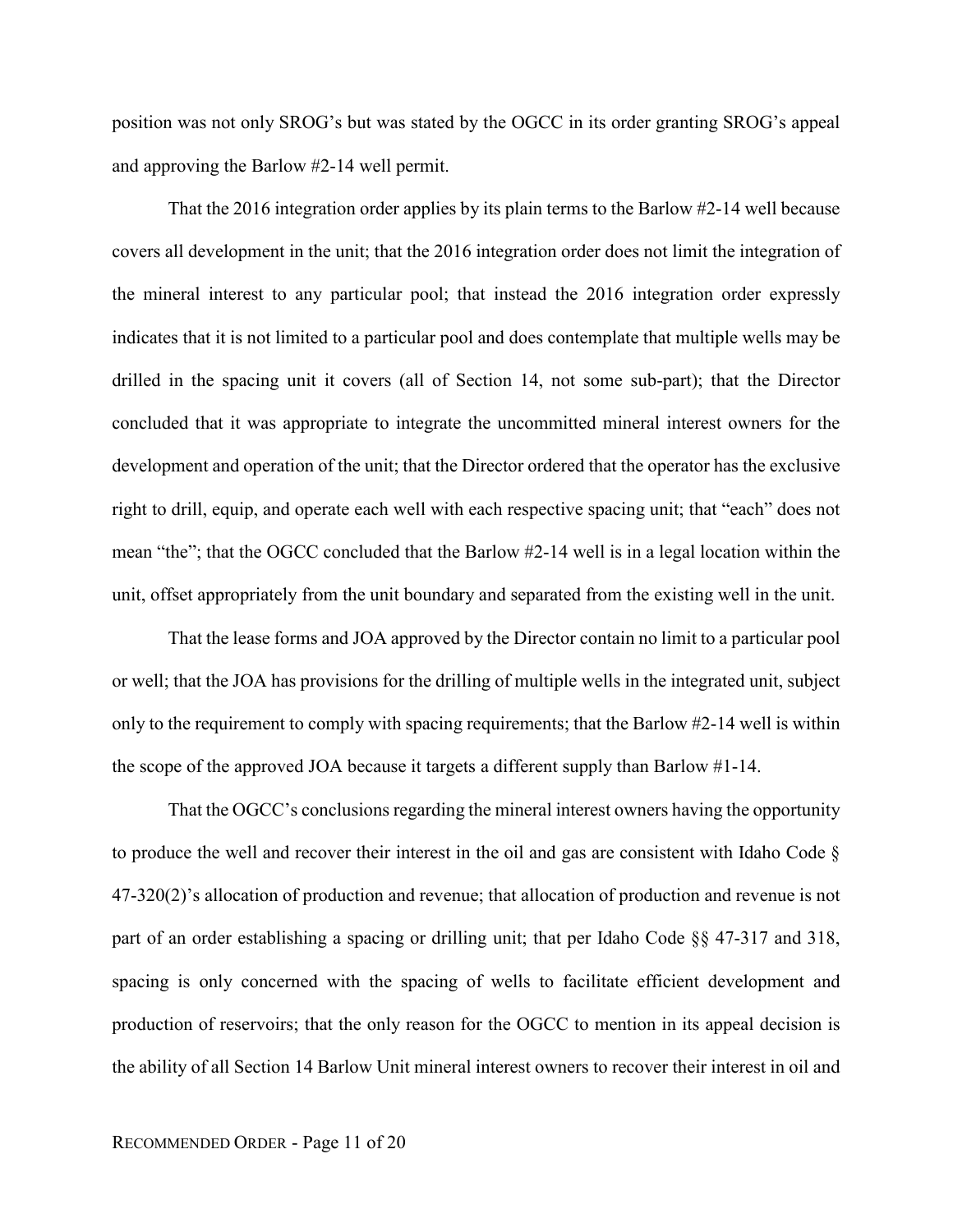gas and allow them production of a just and equitable share without waste was to acknowledge the 2016 integration order applied to the Barlow #2-14 well.

That the Act clearly contemplates multiple wells in an integrated unit per Idaho Code  $\S 47$ - $320(2)$ —formerly Idaho Code § 47-322(b); that absent limiting language in an integration order, the order covers every well drilled in the unit; that "all" and "any" are unambiguous; that Idaho Code  $\S$  47-320(1), formerly Idaho Code  $\S$  47-322(a), provides that the OGCC—upon application by any owner in the proposed spacing unit—shall order integration of all tracts or interest in the spacing unit for drilling of a well or wells, including development and operation and sharing of production; that by its plain terms the statute contemplates multiple wells in an integrated unit; that the statute's plain language indicates an integration order covers all operations anywhere in the unit—absent specific limitation in an order.

That the 2016 integration order does not prohibit additional wells in the spacing unit or limit the integration of mineral interest to a single well; that the integration is as to the spacing unit, not as to the production from a particular well; that per case law, statutory provisions relating to spacing and integration must be read together; that sections of statutes relating to the same subject matter must be read together to determine legislative intent.

That the spacing statute's only prohibition is against multiple wells drilled to the same supply; that as a result, the Act necessarily contemplated the drilling of additional wells in an integrated unit to a separate source of supply, absent express limitation in the integration—which does not exist in the 2016 integration order.

Public comment. The hearing officer received sixteen written public comments. Twelve of the comments supported SROG's application for the Barlow #2-14 well. Three comments were against SROG's application for the Barlow #2-14 well. One comment was inconclusive.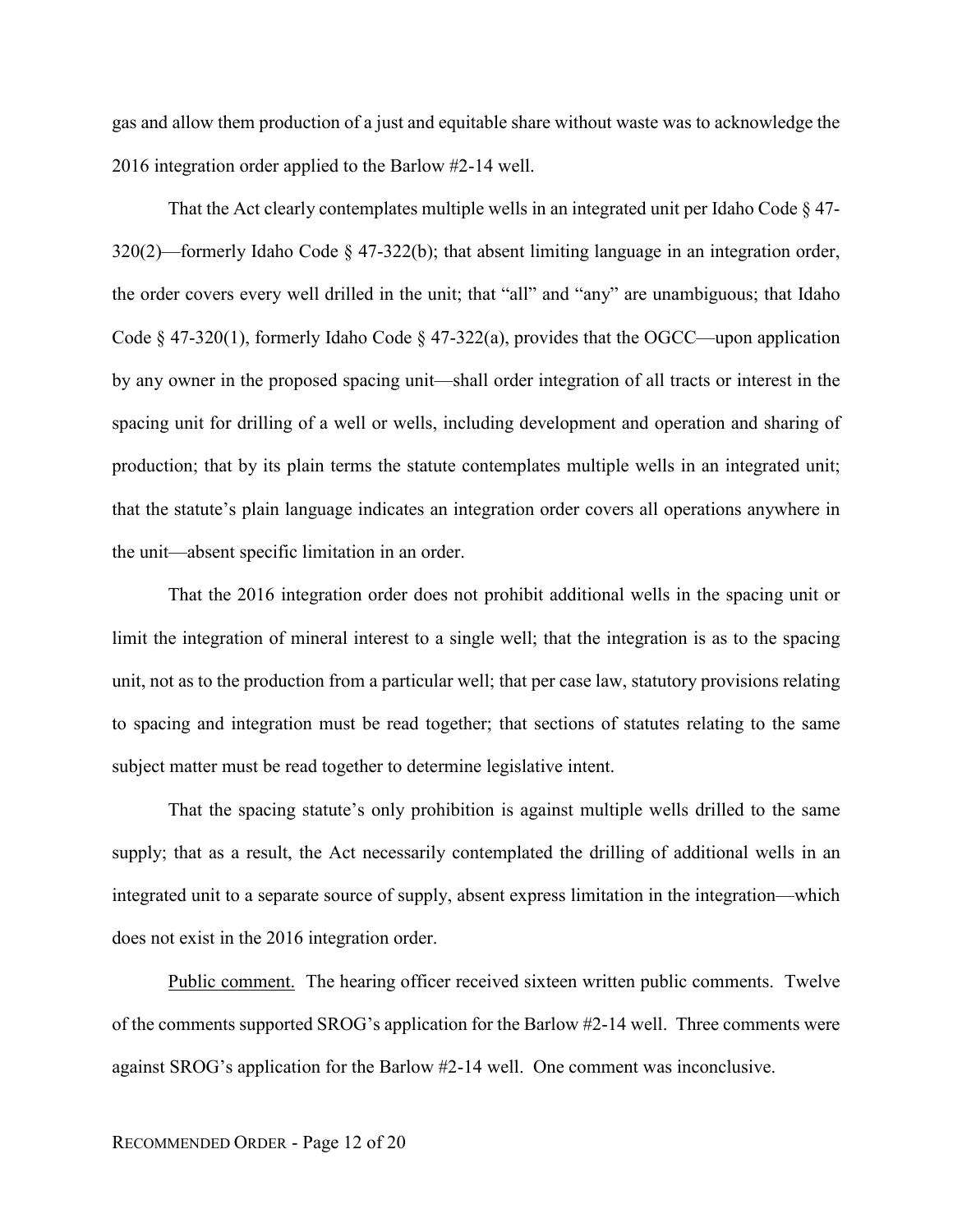Hearing officer's reasoning and analysis. The issue in this contested case is limited to whether or not the 2016 integration order in Docket No. CC-2016-OGR-01-001 applies to the Barlow #2-14 well. OGCC already concluded that it does with its *Final Order* of October 26, 2020, finding that SROG's application for the second well on the Barlow Unit would not result in a waste of oil or gas; did not violate correlative rights; that 2016's IDAPA 20.07.02.120.02 (regarding unit and well location requirements) did not prohibit a second well from being drilled to a second supply pool under state-wide spacing; that the integration order did not depart from the default state-wide space scheme of 640-acre units; that 2020's Idaho Code § 47-318(4) is consistent with 2016's IDAPA 20.07.02.120.02 in that it allows more than one well to be drilled on a spacing unit as long as the second drill is to a second source of supply. (OGCC's Final Order, pages  $7 - 9$ , 12).

OGCC's *Notice of Initiation of Contested Case* prompting this matter gave little detail as to why this proceeding was necessary other than—after approving SROG's permit—a question may remain as to whether the 2016 integration order applied to the Barlow #2-14 well after "*some mineral interest owners"* raised concern of SROG's position that it did and this case was the procedural mechanism to determine if it did. (OGCC Notice, page 1). OGCC's notice did not specify a legal basis raised by the mineral interest owners as to why the 2016 integration order would not apply to the Barlow #2-14 well.

IDL's Exhibit 1 timeline provided no further explanation. In the timeline date entry for October 26, 2020, OGCC approved SROG's permit for the Barlow #2-14 well. The very next date entry is December 16, 2020 when OGCC filed the *Notice of Initiation of Contested Case* (and did not list OGCC's reason for doing so).

CAIA asserted that this case is a matter of law, not of fact. (Hearing Record). However, CAIA did not cite any part of Idaho Code § 47-300 *et seq.* or IDAPA 20.07.02 that prohibited a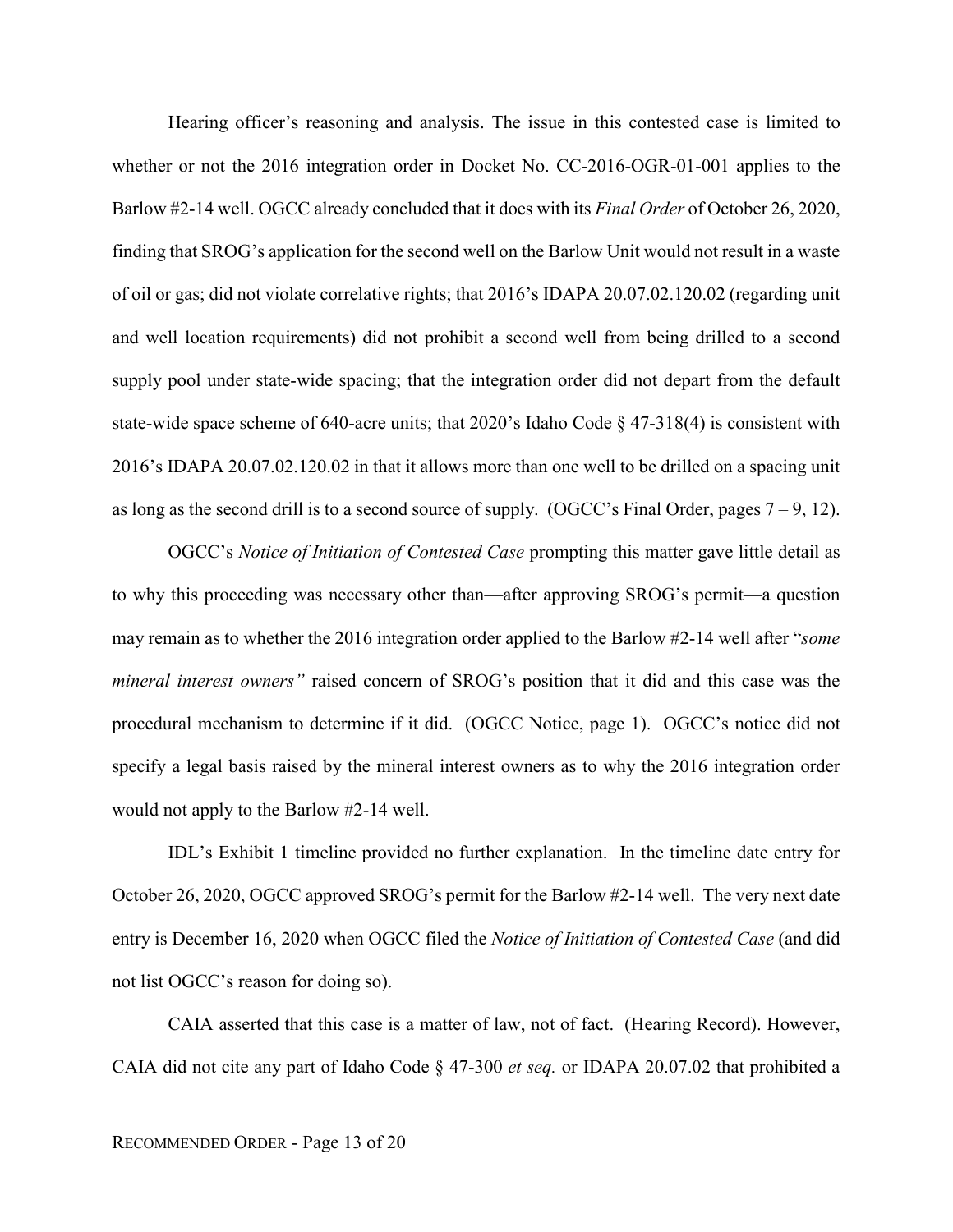second well on the integrated Barlow Unit. CAIA did not cite language in the law that requires a new, second integration order for a second well on an existing integrated unit. (Hearing Record.) The 2016 integration order in Docket No. CC-2016-OGR-01-001 is 15 pages long. CAIA did not point to a specific part of the text in the integration order to support its argument that the integration order should not apply to the permitted Barlow #2-14 well. (Hearing Record).

While CAIA asserted that the 2016 integration order should not be extended to two wells, and in 2016, people did not know what the law meant, the spacing law in 2016—IDAPA 20.07.02.120.02, unit and well spacing location requirements—and the current law under 2020's Idaho Code §§ 47-317 and 318 is clear that it allows more than one well to be drilled on a spacing unit as long as the second well is to a second source of supply and meets boundary setback requirements. The facts are not in dispute that the Barlow #2-14 well targets a different source of supply than Barlow #1-14 and there is no assertion that the placement of Barlow #2-14 violates boundary requirements in the Barlow Unit. (Hearing Record). This was OGCC's conclusion of law. CAIA did not identify how OGCC's conclusion was wrong regarding spacing and location.

Regarding integration, Idaho Code § 47-320 (47-322 in 2016) specify integration requirements. CAIA did not reference text in the statute that would limit an integrated tract to one well or prompt a new integration application for a second well. (Hearing Record). There does not appear to be significant changes of the statutes between 2016 and the current version that would make the 2016 integration order inapplicable to the Barlow #2-14 well.

Today's Idaho Code § 47-320(6)(a) and then Idaho Code § 47-322(d)(viii) require at least 55% support of the mineral interest acres in the spacing unit. CAIA provided witness testimony that the 2016 integration process was not just and reasonable however did not allege less than 55% support or other unmet terms. Both versions have payment formulas to support working interest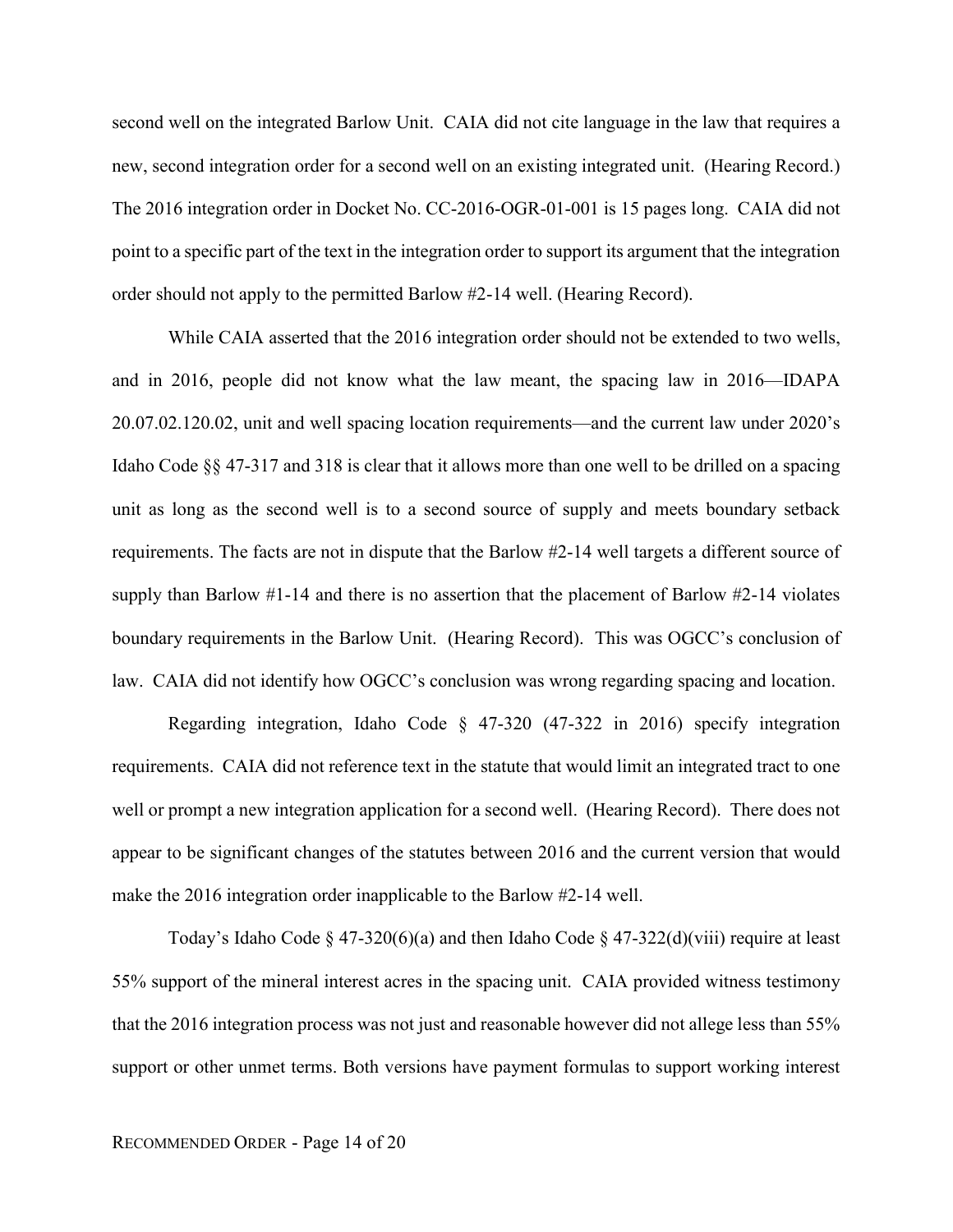owners and nonconsenting owners. Neither version prohibits more than one well on an integrated tract or requires a new integration process/application for a second well. Except for the requirement that integration terms must be just and reasonable, CAIA did not specify what part of today's Idaho Code  $\S 47-320$  was violated by SROG or the 2016 integration order's applicability to the Barlow #2-14 well. (Hearing Record).

CAIA asserted that the statute requires terms to be just and reasonable and that "just and reasonable" were never defined by the integration order. (Hearing Record). However, page 5 (paragraph 13) of the 2016 integration order specifies that each application reflects five options for participation by property owners in the spacing unit as provided by then Idaho Code § 47-322 (now § 320). Further, paragraphs  $D - H$  (pages 11 – 14) provided terms and options for uncommitted owners, nonconsenting working interest owners, and objectors and determined the terms to be just and reasonable. There is nothing in Idaho Code § 47-320 that requires the integration order to define what just and reasonable means given that the statute specifies what the payment formula is for mineral interest owners.

And from the Findings of Fact of the integration order (page 7, paragraph 18), uncommitted mineral interest owners had the opportunity to participate in the integration application process and hearing for Docket No. CC-2016-OGR-01-001. The findings noted that four uncommitted mineral interest owners filed written responses to the integration application of the Barlow Unit; that none of the four uncommitted mineral interest owners appeared at the integration hearing to oppose the application; and that their written submissions provided no evidentiary basis to address or challenge the integration elements alleged by the applicants.

Idaho Code § 47-310's definitions do not define "just and reasonable" however they do define correlative rights as the opportunity of each owner in a pool to produce their just and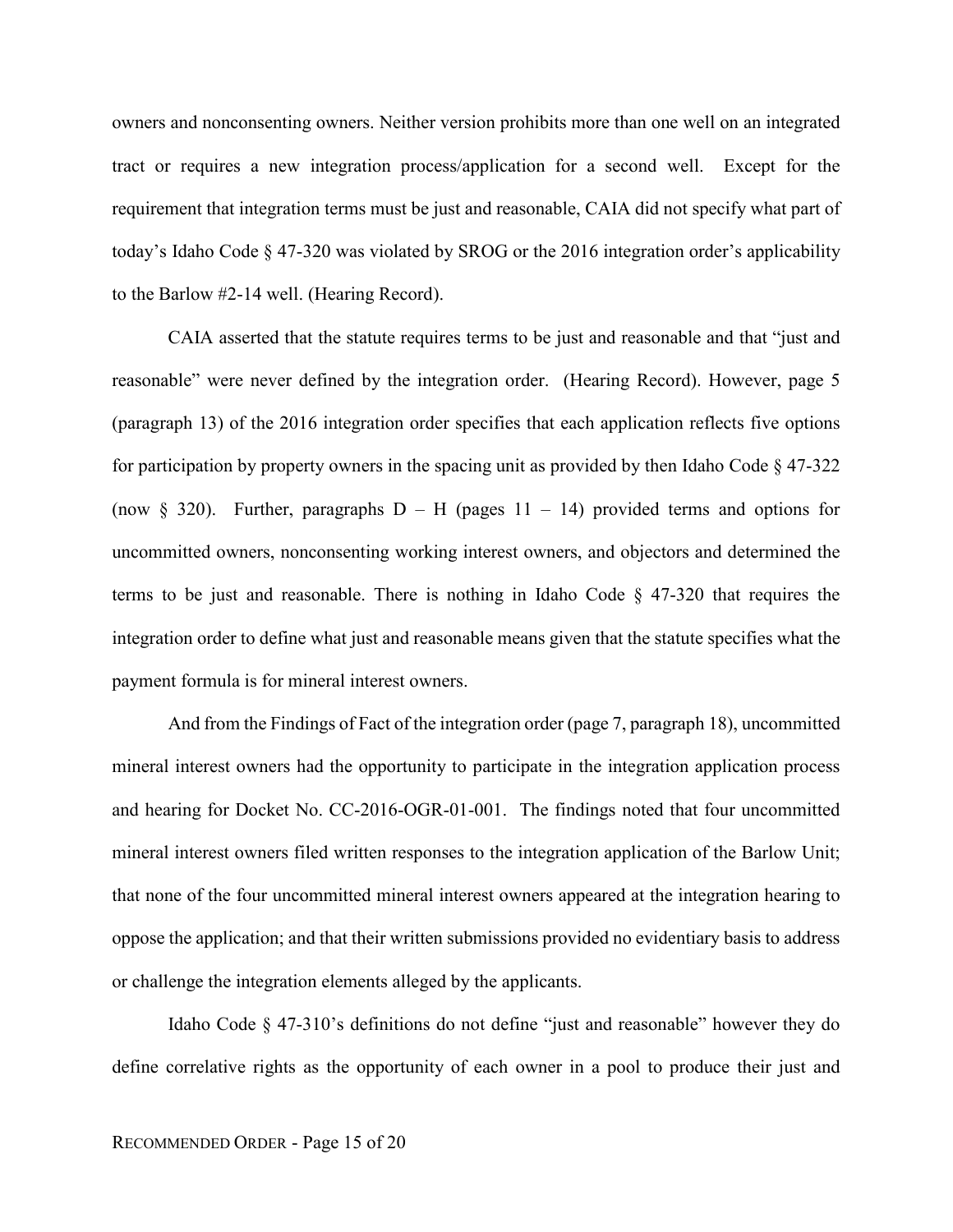equitable share of oil and gas in a pool without waste. The section also defines owner, waste, tract and 30 other terms. Idaho Code  $\S$  47-320(6)(c) mandates that uncommitted owners in the affected unit shall receive from the operator mineral lease terms and conditions that are no less favorable to the lessee than those listed in  $\S 47-331(2)$ . Idaho Code  $\S 47-333$  further gives protections of royalty owners to seek a remedy for failure to make payments by bringing an action in district court or filing a complaint with OGCC. It is unclear how a new integration application process for the Barlow #2-14 well would result in any significant changes in conditions and statutory protections that already exist under the 2016 integration order. While CAIA asserted that it is a matter of law that the 2016 integration order does not apply to the Barlow #2-14 well, CAIA did not identify what part of the law requires a new integration process for a second well on the integrated Barlow Unit tract that would result in different conditions and protections that presently exist.

In contrast, SROG's arguments are consistent with OGCC's *Final Order* of October 26, 2020 that SROG's application for the Barlow #2-14 well complied with all the elements of Idaho Code § 47-322(d) and met IDAPA 20.07.02.200 requirements. In other words, SROG's application did not violate IDAPA 20.07.02.200.05.d's reasons to deny a permit—the Barlow #2- 14 well would not result in a waste of oil or gas, or a violation of correlative rights, or the pollution of fresh water supplies.

If SROG's application for the second well did not violate correlative rights—the opportunity of each owner to produce his just and equitable share of oil and gas in a pool without waste—then the 2016 integration order applies to the Barlow #2-14 well because it targets a different pool than the Barlow #1-14 well. The integration order in Docket No. CC-2016-OGR-01-001 ordered that *"all production from each respective spacing unit be integrated among the*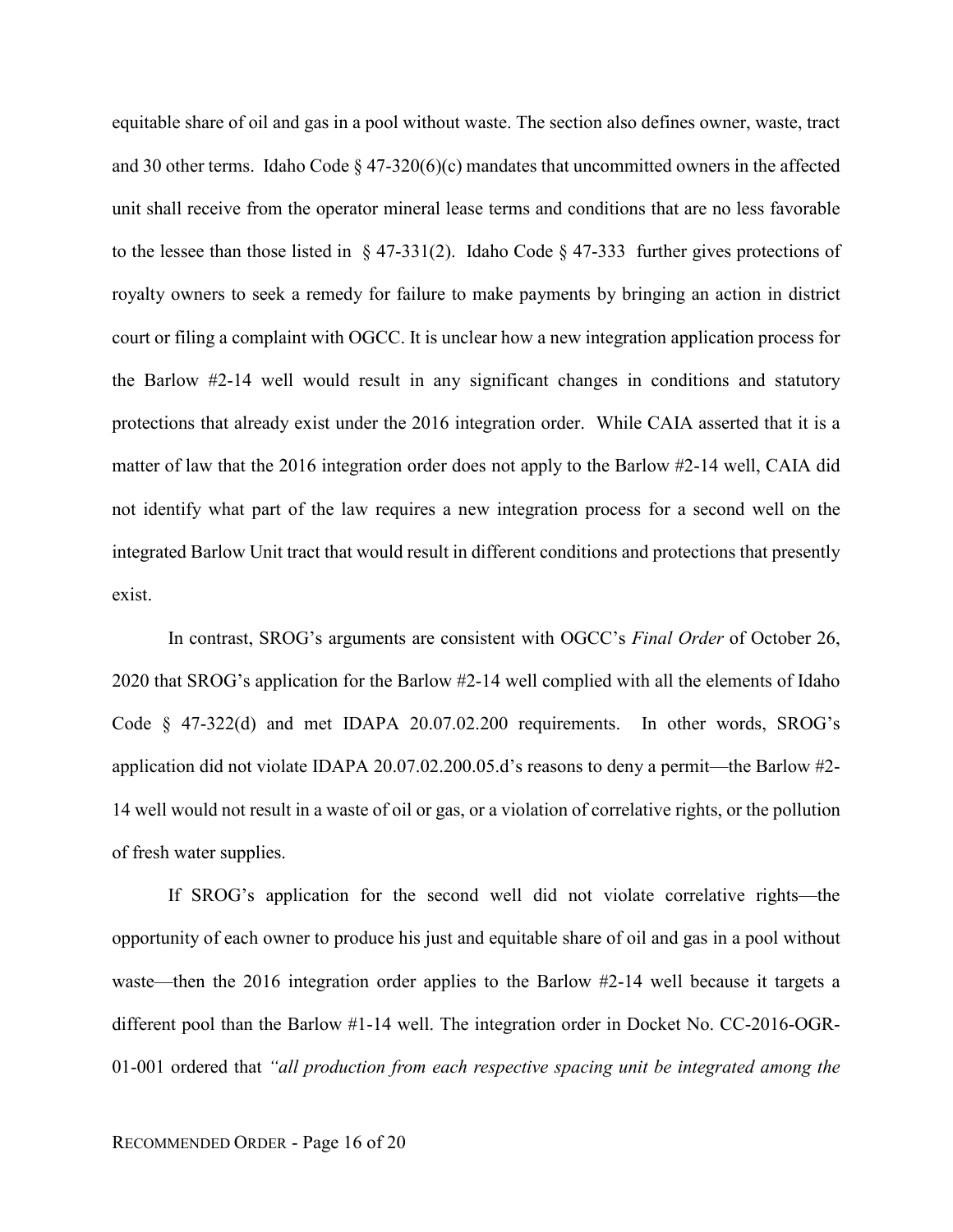*interest owners…"* and concluded that *"All separate tracts within the respective spacing units are hereby integrated for the purpose of drilling, developing and operating a well in each spacing unit, and for the sharing of all production therefrom within each spacing unit."* (*Orders of Integration, page 11).* 

The hearing officer agrees with SROG's counsel that "each" does not mean "the." "Each" means that the operator may drill, equip and operate each well within each respective spacing unit—not the entire 640-acre integrated unit. Additionally, the JOA was approved by the OGCC/IDL and expressed that multiple wells could be drilled in the integrated Barlow Unit as long as the subsequent well was drilled to a separate source of supply from the initial or was the appropriate distance from the initial well and complied with unit boundary setback requirements. The Barlow #2-14 well complies with Idaho Code  $\S$  47-317 location and  $\S$  318 spacing requirements.

The integration order in Docket No. CC-2016-OGR-01-001 applies to the permitted proposed Barlow #2-14 well because it does not violate current Idaho Code § 47-320 or 2016's Idaho Code § 47-322. Both section versions of the statute say integration is of *"all tracts or interest in the spacing unit for drilling of a well or wells."* 

Procedural notes: During the hearing, there were objections regarding testimony and crossexamination of witnesses by CAIA and SROG counsel. Per IDAPA 04.11.01.600, evidence is not excluded to frustrate development of the record; the hearing officer is not bound to the Idaho Rules of Evidence; and no informality invalidates this recommended order. In writing this order, the hearing officer gave proper weight to evidence according to its relevance to the stated issue in this case. Regarding SROG's *Motion by Snake River Oil and Gas, LLC for Summary Disposition of Contested Case*, per SROG's request should it be denied, it is treated as a pre-hearing brief (not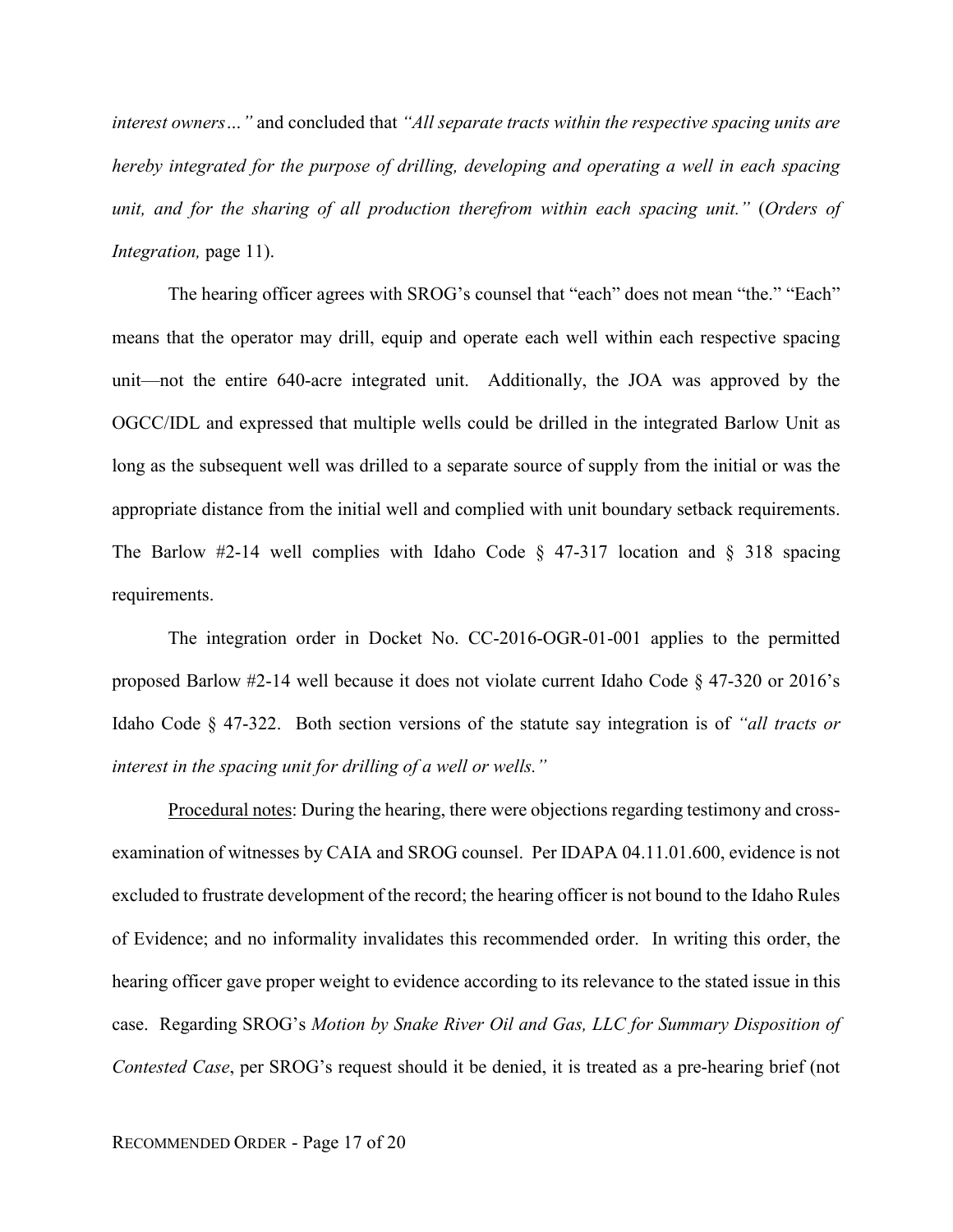because it is denied but because practically, it does not make procedural sense to rule on it after conducting a hearing; the hearing date occurred during the timeframe when parties could still respond to the motion; CAIA noted toward the end of the hearing that it would not submit a response to SROG's motion).

# **CONCLUSION OF LAW**

In accordance with Idaho Code § 47-320 (and 2016's Idaho Code § 47-322), the integration

order in Docket No. CC-2016-OGR-01-001 applies to the permitted proposed Barlow #2-14 well.

## **RECOMMENDED ORDER**

The hearing officer finds and recommends that the integration order in Docket No. CC-2016-

OGR-01-001 *applies* to the permitted proposed Barlow #2-14 well.

DATED: April 6, 2021.

STATE OF IDAHO OFFICE OF THE ATTORNEY GENERAL

By */Lincoln Strawhun/* LINCOLN STRAWHUN Hearing officer

- - - - - - - - - - - - - - - - - - - - - - - - - - - - - - - - - - - - - - - - - - - -

Per IDAPA 04.11.01.720.02, **a.** this is a recommended order of the hearing officer. It will not become final without action of the agency head. Any party may file a petition for reconsideration of this recommended order with the hearing officer issuing the order within fourteen (14) days of the service date of this order. The hearing officer issuing this recommended order will dispose of any petition for reconsideration within twenty-one (21) days of its receipt, or the petition will be considered denied by operation of law. See Section 67-5243(3), Idaho Code.

**b.** Within twenty-one (21) days after (a) the service date of this recommended order, (b) the service date of a denial of a petition for reconsideration from this recommended order, or (c) the failure within twenty-one (21) days to grant or deny a petition for reconsideration from this recommended order, any party may in writing support or take exceptions to any part of this recommended order and file briefs in support of the party's position on any issue in the proceeding.

**c.** Written briefs in support of or taking exceptions to the recommended order shall be filed with the agency head (or designee of the agency head). Opposing parties shall have twenty-one (21)

RECOMMENDED ORDER - Page 18 of 20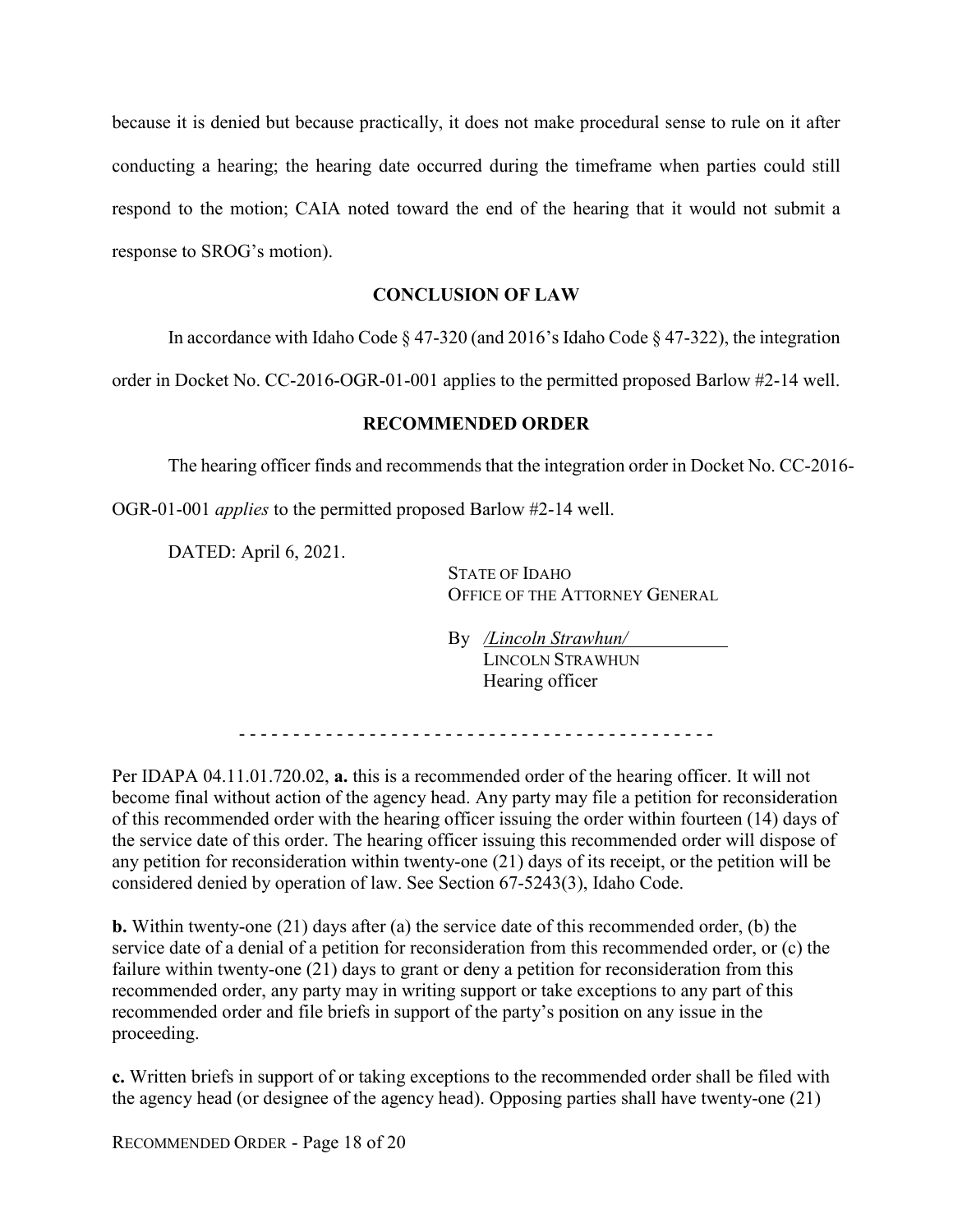days to respond. The agency head or designee may schedule oral argument in the matter before issuing a final order. The agency head or designee will issue a final order within fifty-six (56) days of receipt of the written briefs or oral argument, whichever is later, unless waived by the parties or for good cause shown. The agency head (or designee of the agency head) may remand the matter for further evidentiary hearings if further factual development of the record is necessary before issuing a final order.

## CERTIFICATE OF SERVICE

- - - - - - - - - - - - - - - - - - - - - - - - - - - - - - - - - - - - - - - - - - - -

I HEREBY CERTIFY that on this  $6<sup>th</sup>$  day of April, 2021, I caused to be served a true and correct copy of the foregoing by the following method to:

| Mick Thomas<br>Idaho Oil & Gas Conservation OGCC<br>300 N. 6th St., Ste. 103<br>Boise, ID 83720<br>Email: mthomas@idl.idaho.gov<br>$k$ romine@idl.idaho.gov                       | U.S. Mail<br><b>Hand Delivery</b><br>Facsimile:<br>Email |
|-----------------------------------------------------------------------------------------------------------------------------------------------------------------------------------|----------------------------------------------------------|
| James Thum<br>Idaho Department of Lands<br>300 N. 6th Street, Ste. 103<br>Boise, ID 83720-0050<br>Email: $j$ thum@idl.idaho.gov                                                   | U.S. Mail<br><b>Hand Delivery</b><br>Facsimile:<br>Email |
| Michael Christian<br>Smith & Malek<br>Attorneys for Snake River Oil & Gas<br>101 S. Capitol Blvd, Ste. 930<br>Boise, ID 83702<br>Email: mike@smithmalek.com                       | U.S. Mail<br><b>Hand Delivery</b><br>Facsimile:<br>Email |
| Kristina Fugate<br>Joy Vega<br>Attorneys for Idaho Dept. of Lands<br>P.O. Box 83720<br>Boise, ID 83720<br>Email: kristina.fugate@ag.idaho.gov<br>$joy. vega(\omega)$ ag.idaho.gov | U.S. Mail<br><b>Hand Delivery</b><br>Facsimile:<br>Email |